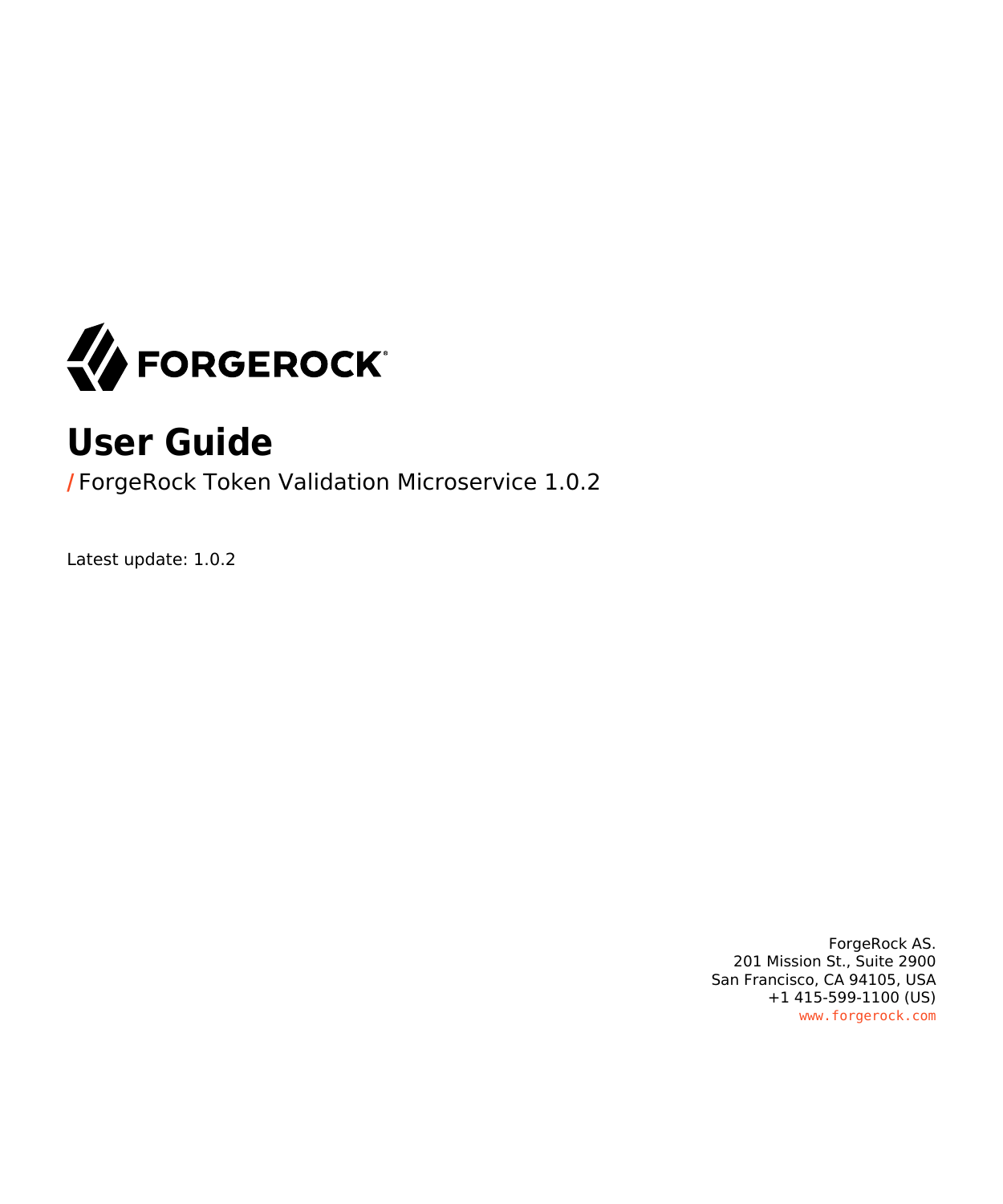#### Copyright © 2019 ForgeRock AS.

#### **Abstract**

Guide to using the ForgeRock® Token Validation Microservice for new users and readers evaluating the product.



This work is licensed under the Creative Commons Attribution-NonCommercial-NoDerivs 3.0 Unported Lice

To view a copy of this license, visit <https://creativecommons.org/licenses/by-nc-nd/3.0/> or send a letter to Creative Commons, 444 Castro Street, Suite 900, Mountain View, California, 94041, USA.

ForgeRock® and ForgeRock Identity Platform™ are trademarks of ForgeRock Inc. or its subsidiaries in the U.S. and in other countries. Trademarks are the property of their re

UNLESS OTHERWISE MUTUALLY AGREED BY THE PARTIES IN WRITNG, LICENSOR OFFERS THE WORK ASLES OF ARRESENTATIONS OR WARRANTIES OF ANY KNR ACTONOMENT OF A THE ASSENCE OF A THE ABSENCE OF A TH<br>IMPLIED, STATUTORY OR OTHERWISE, INC OR OTHER DEFECTS, ACCURACY, OR THE PRESENCE OF ABSENCE OF ERRORS, WHETHER OR NOT DISCOVERABLE. SOME JURISDICTIONS DO NOT ALLOW THE EXCLUSION OF IMPLIED WARRANTIES, SO SUCH EXCLUSION MAY NOT APPLY TO YOU.

EXCEPT TO THE EXTENT REQUIRED BY APPLICABLE LAW, IN NO EVENT WILL LICENSOR BE LIABLE TO YOU ON ANY LEGAL THEORY FOR ANY ISLOCKERT ALLOCATED TO THE STATE ON SERVENTIAL, PONCE OUR EXEMPLARY CONSEQUENTIAL, PONTIVE OR EXEMPLAR

DejaVu Fonts

Bitstream Vera Fonts Copyright

Copyright (c) 2003 by Bitstream, Inc. All Rights Reserved. Bitstream Vera is a trademark of Bitstream, Inc.

Permission is hereby granted, free of charge, to any person obtaining a copy of the fonts accompanying this license ("Fonts") and associated documentation files ("hent Font Software, including without instanded to do so, s condition

re copyright and trademark notices and this permission notice shall be included in all copies of one or more of the Font Software typefaces.

The Font Software may be modified, altered, or added to, and in particular the designs of glyphs or characters in the Fonts may be modified and additional glyphs or characters may be added to the Fonts, only if the fonts a renamed to names not containing either the words "Bitstream" or the word "Vera".

This License becomes null and void to the extent applicable to Fonts or Font Software that has been modified and is distributed under the "Bitstream Vera" names.

The Font Software may be sold as part of a larger software package but no copy of one or more of the Font Software typefaces may be sold by itself.

THE FONT SOFTWARE IS PROVIDED "AS IS", WTHOUT WARRANTY OF ANY KIND, EXPRESS OR IMPLIED, MALRO THO AN MONTARRANTIES OF MERCHANTABILITY, FITNESS FOR A PARTO THE SOFT A PARTICULARY IN THE GROME FOR ANY CLAIM, DAMAGES OR OTHER LIABILITY, INCLUDING ANY GENERAL, SPECIAL, INDIRECT, INCLOSTED AND ANGERET AND ARRELLY MAN ACTION OF CONTRACT, TORT OR OTHERWISE, ARISING FROM, OUT OF THE USE OR<br>INABILITY TO USE THE FONT SOFTWARE OR FROM OTHER DEALINGS IN

Except as contained in this notice, the names of Gnome, the Gnome Foundation, and Bitstream Inc., shall not be used in advertising or otherwise to promote the sale, use or other dealings in this Font Software without prior

Arev Fonts Copyright

Copyright (c) 2006 by Tavmjong Bah. All Rights Reserved.

Permission is hereby granted, free of charge, to any person obtaining a copy of the fonts accompanying this license ("Fonts") and associated documentation files (the "Font Software"), to reproduce and distribute the modifi to the Bitstream Vera Font Software, including without limitation the rights to use, copy, merge, publish, distribute, and/or sell copies of the Font Software, and to permit persons to whom the Font Software is furnished t

we copyright and trademark notices and this permission notice shall be included in all copies of one or more of the Font Software typefaces.

The Font Software may be modified, altered, or added to, and in particular the designs of glyphs or characters in the Fonts may be modified and additional glyphs or characters may be added to the Fonts, only if the fonts a

This License becomes null and void to the extent applicable to Fonts or Font Software that has been modified and is distributed under the "Tavmjong Bah Arev" names.

The Font Software may be sold as part of a larger software package but no copy of one or more of the Font Software typefaces may be sold by itself.

THE FONT SOFTWARE IS PROVIDED "AS IS", WITHOUT WARRANTY OF ANY KIND, EXPRESS OR IMPLIED, INCLUDING BUT NOT LIMITED TO ANY WARRANTIES OF MERCHANTABILITY, FITNESS FOR A PARTICULAR PURPOSE AND NONINFRINGEMENT OF COPYRIGHT, PATENT, TRADEMARK, OR OTHER RIGHT. IN NO EVENT SHALL TAVMJONG BAH BE LIABLE FOR ANY CLAIM, DAMAGES OR OTHER LIABILITY, INCLUDING ANY<br>GENERAL, SPECIAL, INDIRECT, INCIDENTAL, OR CONS

Except as contained in this notice, the name of Tavmjong Bah shall not be used in advertising or otherwise to promote the sale, use or other dealings in this Font Software without prior written authorization from Tavmjong For further information, contact: tavmjong @ free . fr.

FontAwesome Copyright

Copyright (c) 2017 by Dave Gandy, [http://fontawesome.io.](http://fontawesome.io)

This Font Software is licensed under the SIL Open Font License, Version 1.1. See<https://opensource.org/licenses/OFL-1.1>.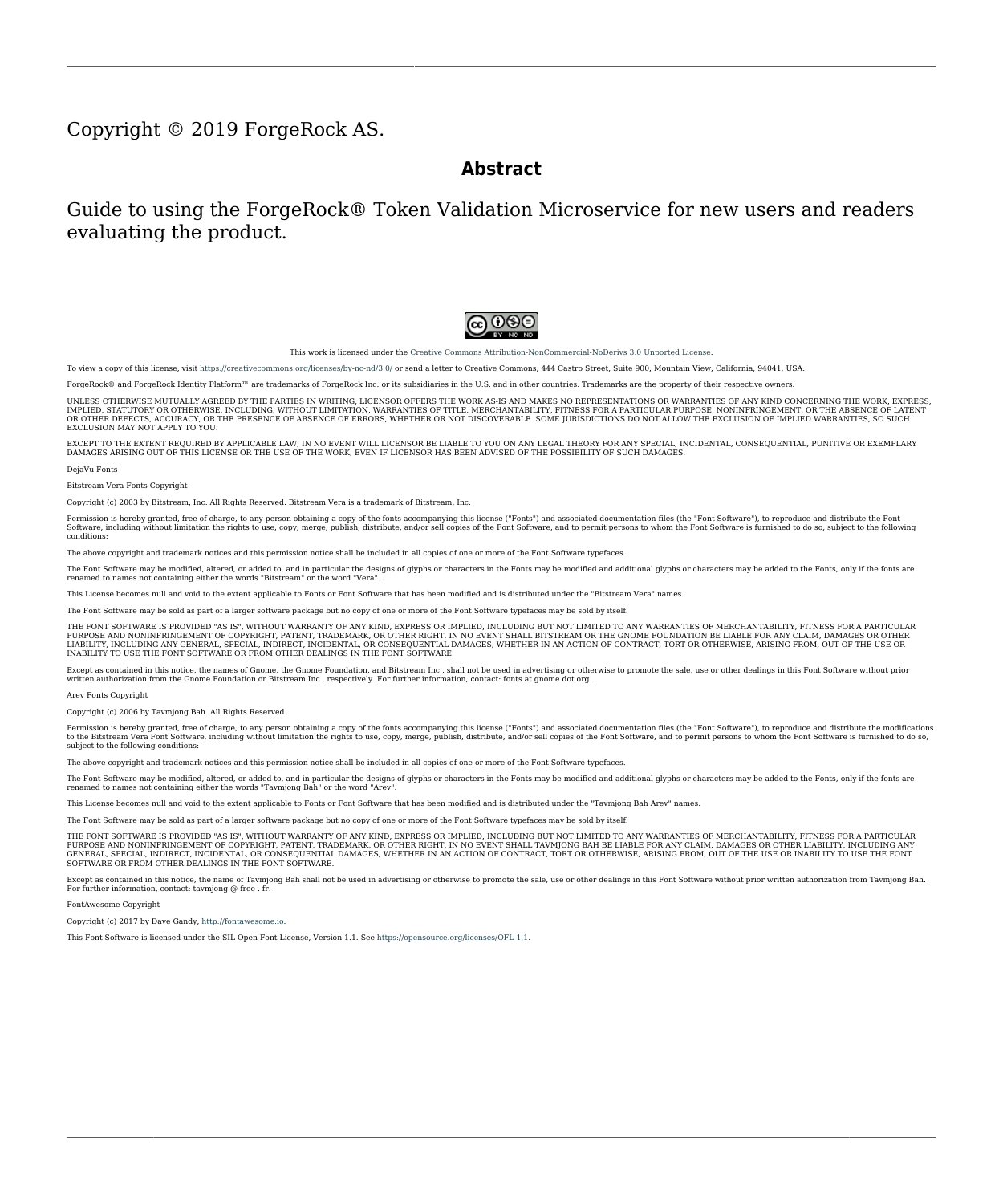# **Table of Contents**

| 2. Downloading and Installing the Token Validation Microservice  4                  |  |
|-------------------------------------------------------------------------------------|--|
|                                                                                     |  |
|                                                                                     |  |
|                                                                                     |  |
|                                                                                     |  |
| 3.1. Starting the Token Validation Microservice With Default Settings  6            |  |
|                                                                                     |  |
|                                                                                     |  |
|                                                                                     |  |
| 4. Introspecting Stateful Access Tokens With the Token Validation Microservice  9   |  |
| 4.1. Setting Up AM as An Authorization Server for Stateful Access Tokens  10        |  |
| 4.2. Setting Up the Token Validation Microservice for Stateful Access Token         |  |
|                                                                                     |  |
|                                                                                     |  |
|                                                                                     |  |
| 5. Introspecting Stateless Access Tokens With the Token Validation Microservice  15 |  |
| 5.1. Setting Up AM as An Authorization Server for Stateless Access Tokens  16       |  |
| 5.2. Setting Up the Token Validation Microservice for Stateless Access Token        |  |
|                                                                                     |  |
|                                                                                     |  |
|                                                                                     |  |
|                                                                                     |  |
|                                                                                     |  |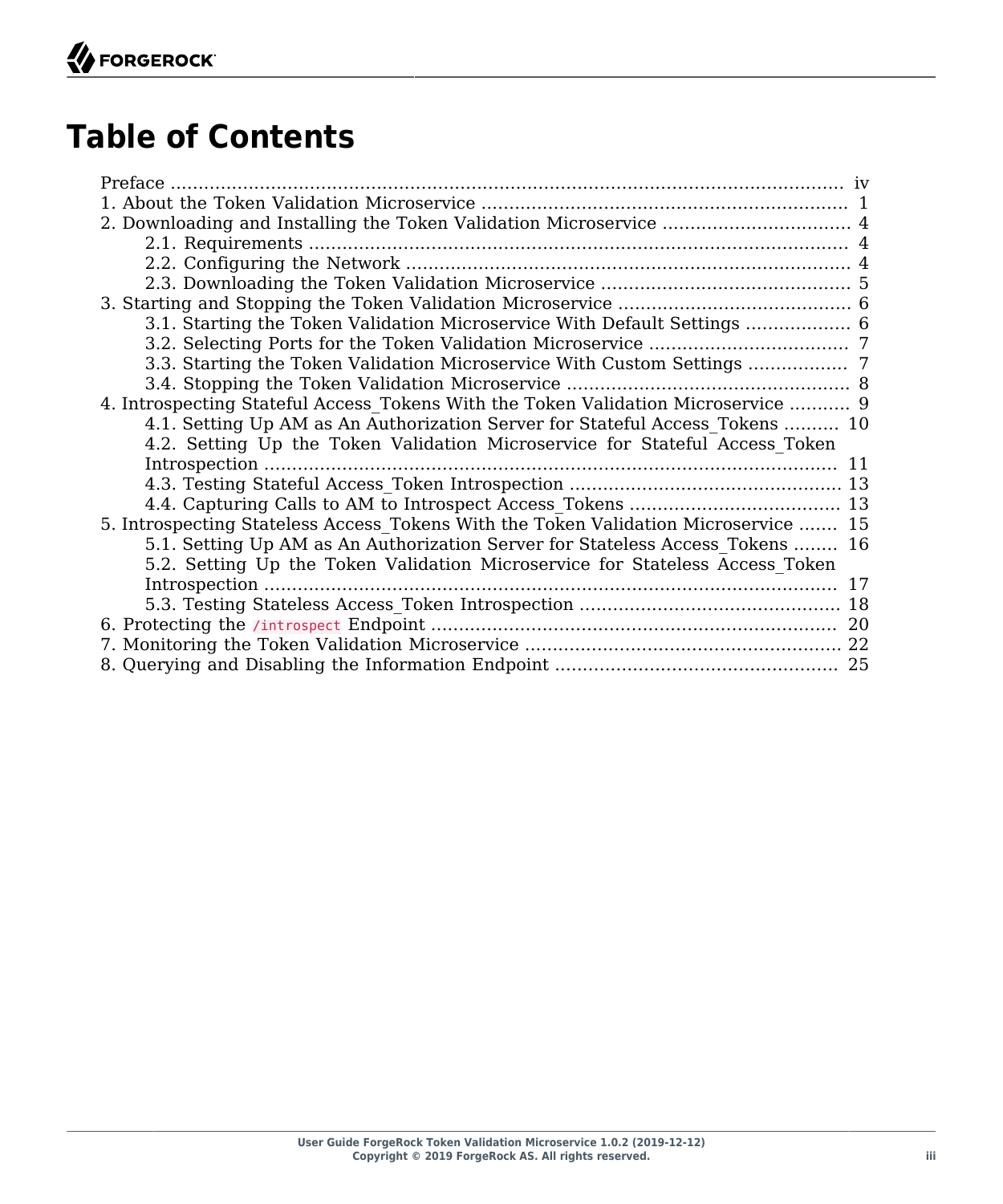# <span id="page-3-0"></span>**Preface**

ForgeRock Identity Platform™ serves as the basis for our simple and comprehensive Identity and Access Management solution. We help our customers deepen their relationships with their customers, and improve the productivity and connectivity of their employees and partners. For more information about ForgeRock and about the platform, see <https://www.forgerock.com>.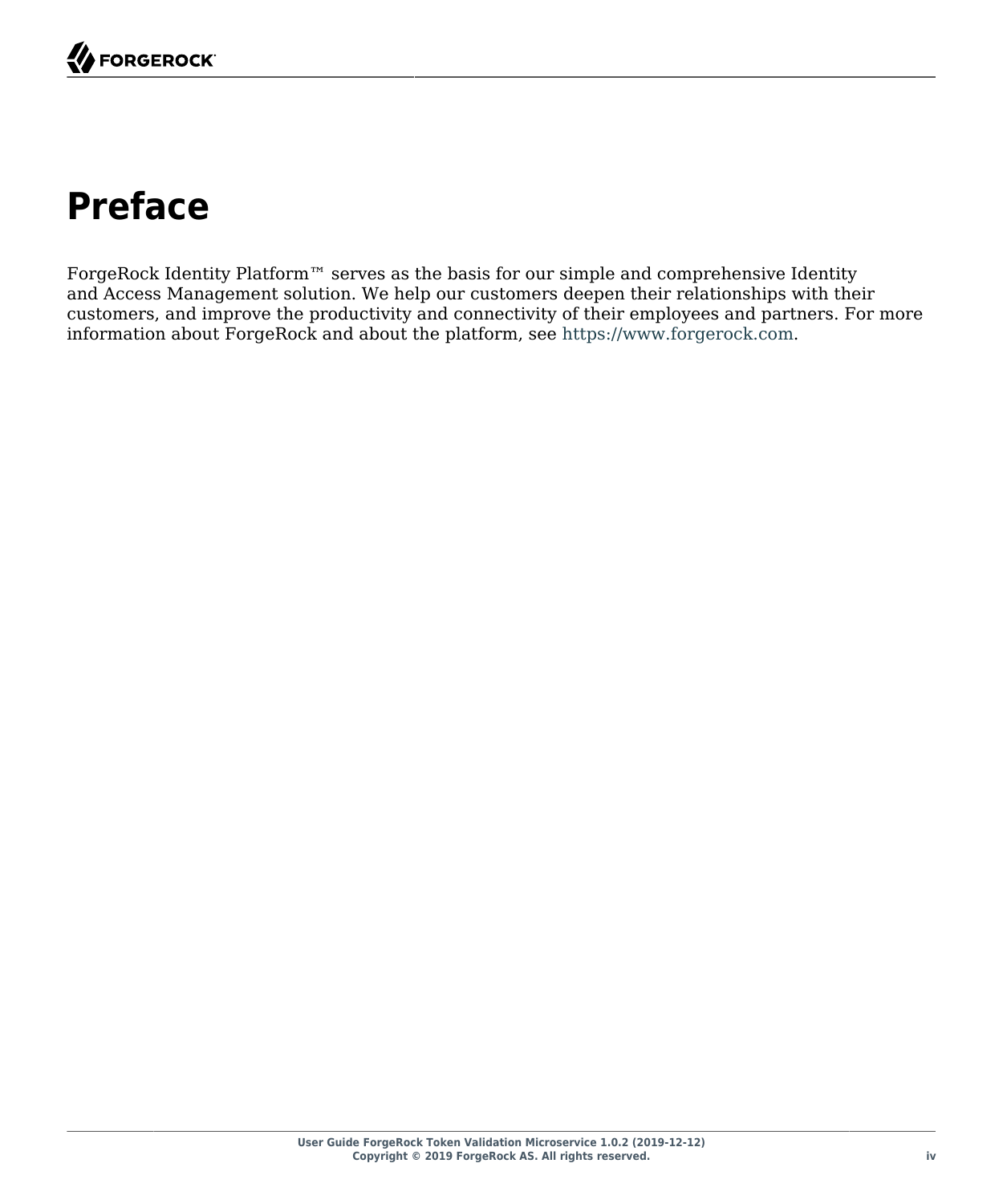#### <span id="page-4-0"></span>**Chapter 1** About the Token Validation Microservice

The Token Validation Microservice is delivered as part of the ForgeRock Identity Microservices to introspect and validate OAuth 2.0 access\_tokens that adhere to either of the following IETF specifications:

• *[OAuth 2.0 Bearer Token Usage](https://tools.ietf.org/html/rfc6750)*

• *[JSON Web Token \(JWT\) Profile for OAuth 2.0 Client Authentication and Authorization Grants](https://tools.ietf.org/html/rfc7523.txt)*

The Token Validation Microservice uses the introspection endpoint defined in RFC-7662, *[OAuth 2.0](https://tools.ietf.org/html/rfc7662) [Token Introspection](https://tools.ietf.org/html/rfc7662)*.

Use the Token Validation Microservice in service-to-service deployments to validate OAuth 2.0 access tokens. The following figure illustrates a group of Secured Microservices in a container, representing a business service such as ordering, billing, or registration.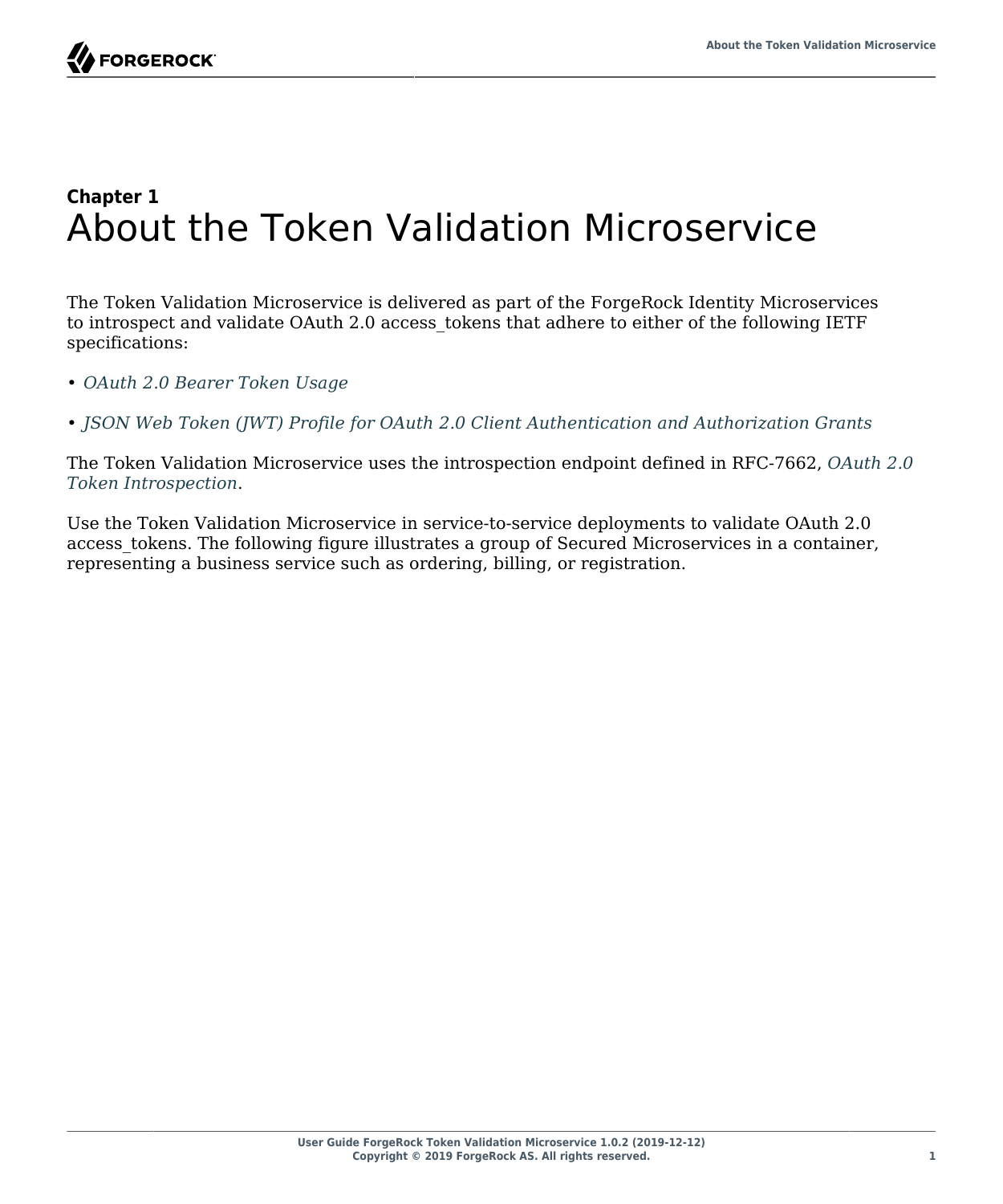**FORGEROCK** 

<span id="page-5-0"></span>

*Example Deployment of the Token Resolution Microservice*

The request is processed in the following sequence:

1. A client requests access to Secured Microservice A, providing a stateful OAuth 2.0 access token as credentials.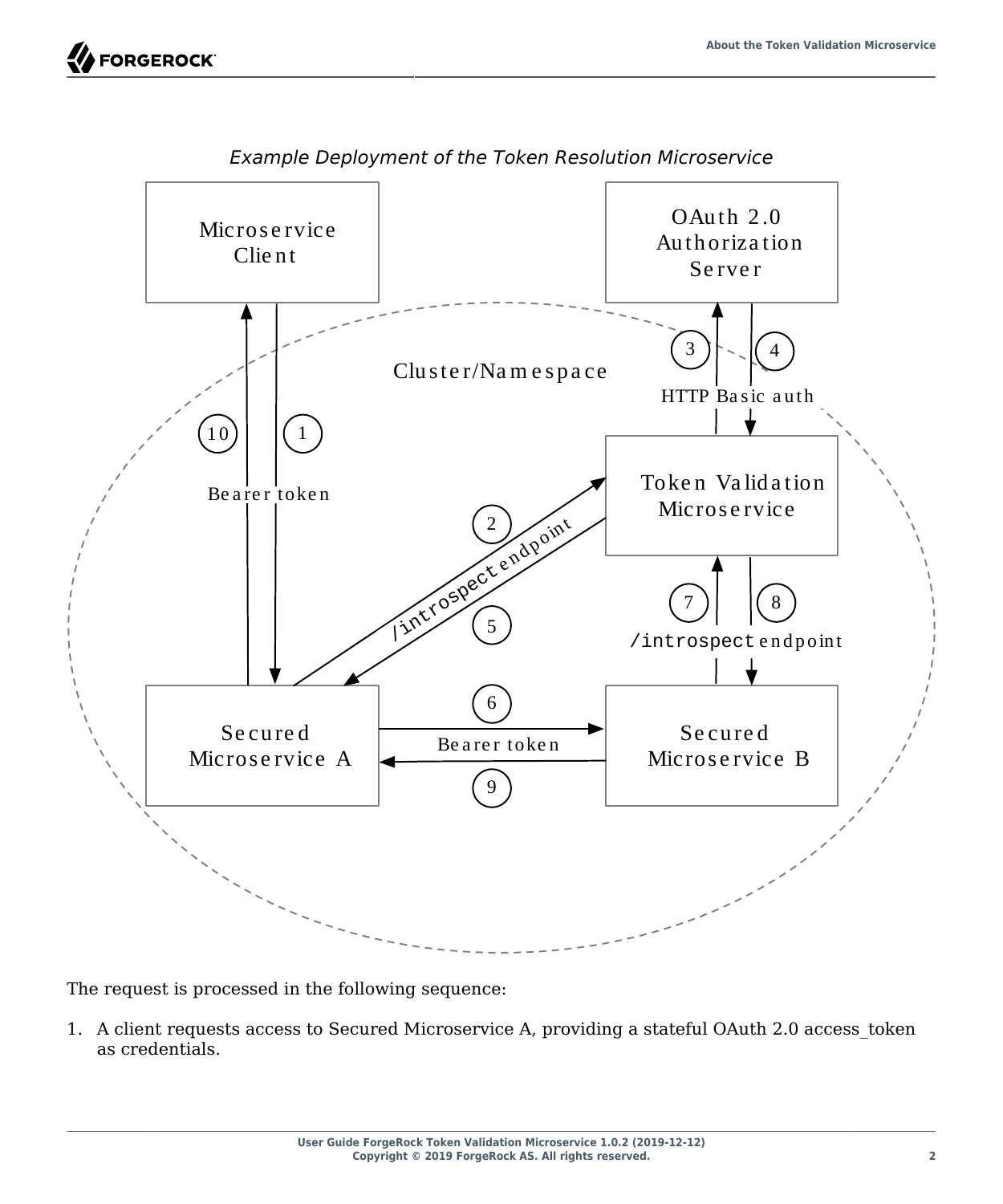

- 2. Secured Microservice A passes the access token for validation to the Token Validation Microservice, using the /introspect endpoint.
- 3. The Token Validation Microservice requests the Authorization Server to validate the token.
- 4. The Authorization Server introspects the token, and sends the introspection result to the Token Validation Microservice.
- 5. The Token Validation Microservice caches the introspection result, and sends it to Secured Microservice A.
- 6. Secured Microservice A uses the introspection result to decide how to process the request. In this case it continues processing the request. Secured Microservice A asks for additional information from Secured Microservice B, providing the validated token as credentials.
- 7. Secured Microservice B passes the access\_token to the Token Validation Microservice for validation, using the /introspect endpoint.
- 8. The Token Validation Microservice retrieves the introspection result from the cache, and sends it to Secured Microservice B.
- 9. Secured Microservice B uses the introspection result to decide how to process the request. In this case it passes its response to Secured Microservice A.
- 10. Secured Microservice A passes its response to the client.

The Token Validation Microservice can validate stateful and stateless OAuth 2.0 access\_tokens. For information about setting up the Token Validation Microservice for each type of access\_token, see "*[Introspecting Stateful Access\\_Tokens With the Token Validation Microservice](#page-12-0)*" and "*[Introspecting](#page-18-0) [Stateless Access\\_Tokens With the Token Validation Microservice](#page-18-0)*".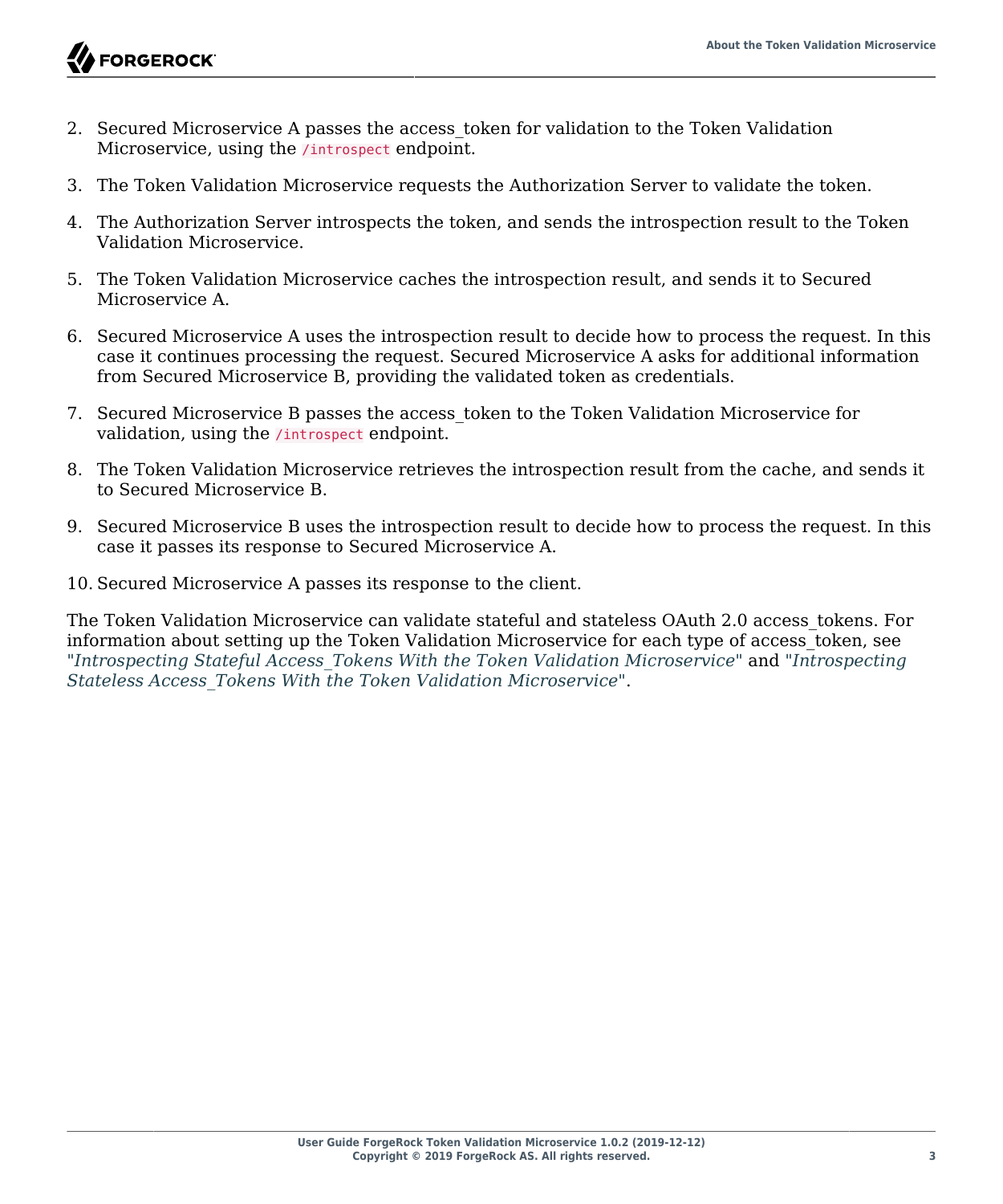

### <span id="page-7-0"></span>**Chapter 2** Downloading and Installing the Token Validation Microservice

The following sections describe how to download and install the Token Validation Microservice:

- ["Requirements"](#page-7-1)
- ["Configuring the Network"](#page-7-2)
- ["Downloading the Token Validation Microservice"](#page-8-0)

For information about starting and using the Token Validation Microservice, see "*[Introspecting](#page-12-0) [Stateful Access\\_Tokens With the Token Validation Microservice](#page-12-0)*" and "*[Introspecting Stateless](#page-18-0) [Access\\_Tokens With the Token Validation Microservice](#page-18-0)*".

#### <span id="page-7-1"></span>2.1. Requirements

For detailed information about the requirements for running the Token Validation Microservice, see "*Before You Install*" in the *Release Notes*. The following software is required:

• An OAuth 2.0 authentication server, such as ForgeRock Access Management.

For information about downloading and using AM, see AM's *[Release Notes](https://backstage.forgerock.com/docs/am/6.5/release-notes/)*.

<span id="page-7-2"></span>• Oracle JDK 11 or later versions, or OpenJDK 11 or later versions.

## 2.2. Configuring the Network

Configure the network to route network traffic through the Token Validation Microservice. The examples used in the guide assume that:

- The Token Validation Microservice is reachable on http://mstokval.example.com:9090
- AM is reachable on http://openam.example.com:8088/openam

Before you try out the examples, configure the network to include the hosts.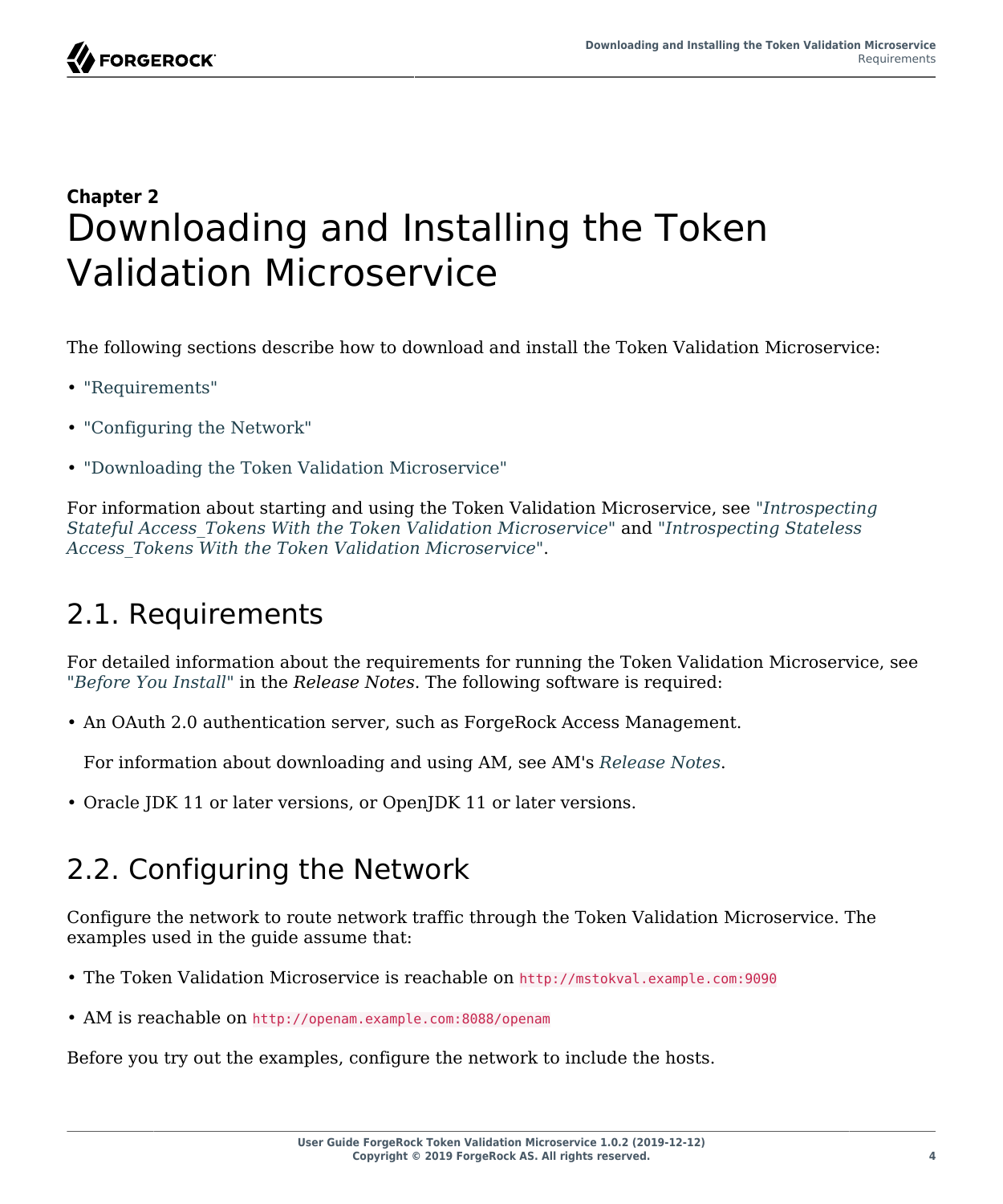#### *To Configure the Network*

```
Add the following additional entry to your /etc/hosts file on UNIX systems:
```

```
127.0.0.1 localhost mstokval.example.com openam.example.com
```
For more information about host files, see the Wikipedia entry, *[Hosts \(file\)](http://en.wikipedia.org/wiki/Hosts_(file))*.

# <span id="page-8-0"></span>2.3. Downloading the Token Validation Microservice

*To Download the Token Validation Microservice Software*

- 1. Create a local installation directory for the Token Validation Microservice. The examples in this section use /path/to/microservices.
- 2. Download MicroserviceTokenValidation-1.0.2.zip from the [ForgeRock BackStage download site](https://backstage.forgerock.com/downloads/browse/ig/latest) into your local installation directory.
- 3. Unzip the file:

\$ unzip **MicroserviceTokenValidation-1.0.2.zip**

The directory /path/to/microservices/token-validation is created for the configuration files and startup scripts. When you start the Token Validation Microservice, a log file is created in /path/to/ microservices/token-validation/logs.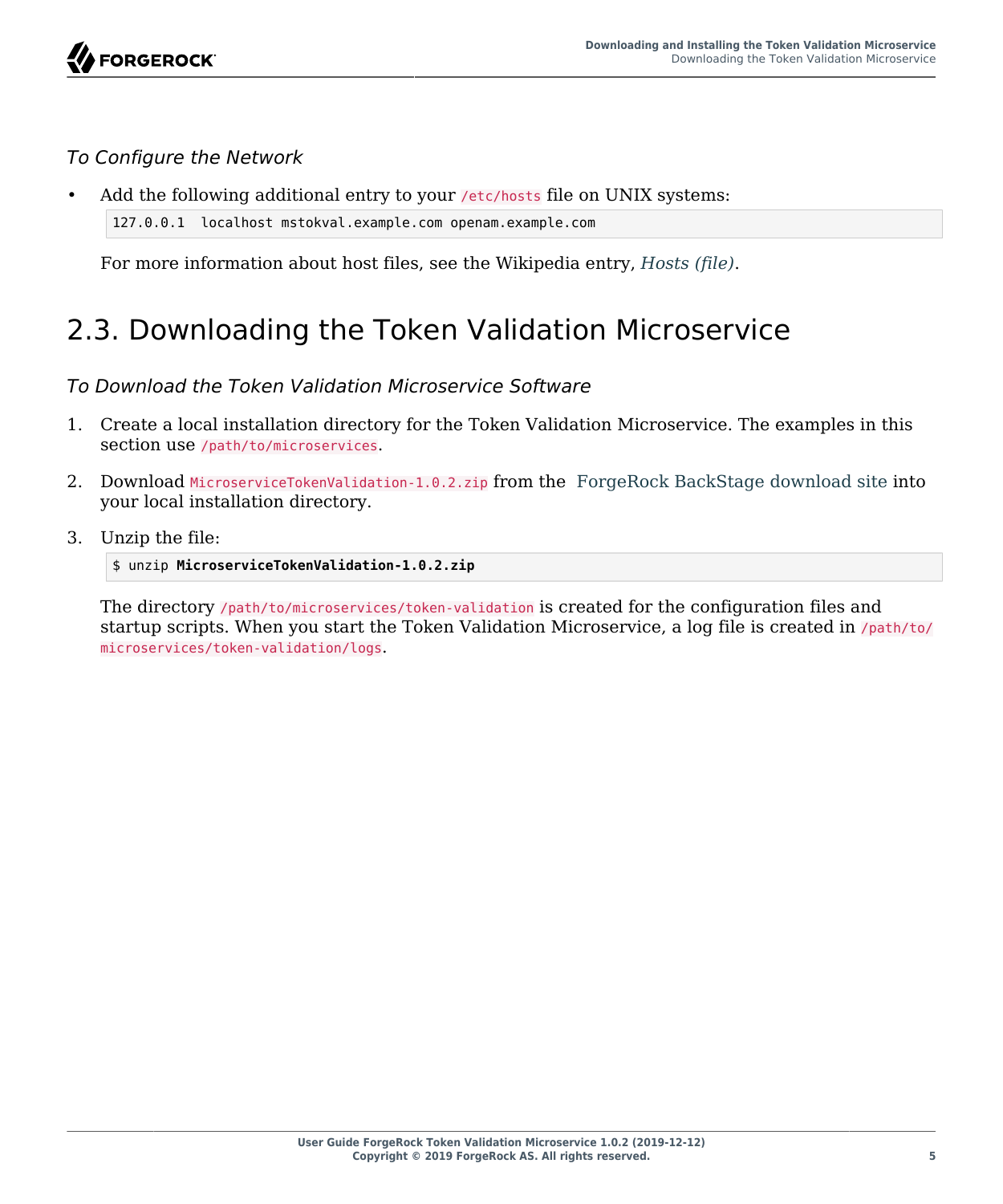## <span id="page-9-0"></span>**Chapter 3** Starting and Stopping the Token Validation Microservice

#### **Important**

In JVM, the default ephemeral Diffie-Hellman (DH) key size is 1024 bits. To support stronger ephemeral DH keys, and protect against weak keys, increase the key size as described in ["Starting the Token Validation](#page-10-1) [Microservice With Custom Settings"](#page-10-1).

The following sections describe options for starting and stopping the Token Validation Microservice:

- ["Starting the Token Validation Microservice With Default Settings"](#page-9-1)
- ["Selecting Ports for the Token Validation Microservice"](#page-10-0)
- ["Starting the Token Validation Microservice With Custom Settings"](#page-10-1)
- <span id="page-9-1"></span>• ["Stopping the Token Validation Microservice"](#page-11-0)

#### 3.1. Starting the Token Validation Microservice With Default Settings

This section describes how to start the Token Validation Microservice, specifying the configuration directory where the Token Validation Microservice looks for configuration files. An error is produced if a config.json is not available in the configuration directory.

The Token Validation Microservice starts up on the ports listed in admin.json, or by default on port 9090.

#### *To Start the Token Validation Microservice With Default Settings*

1. Start the Token Validation Microservice, specifying the configuration directory as an argument. In the following example, the Token Validation Microservice looks for configuration files in the installation directory.

```
$ /path/to/microservices/token-validation/bin/start.sh /path/to/microservices/token-validation
```
... ...Server listening on port 9090

...Token Validation Microservice started in 1106ms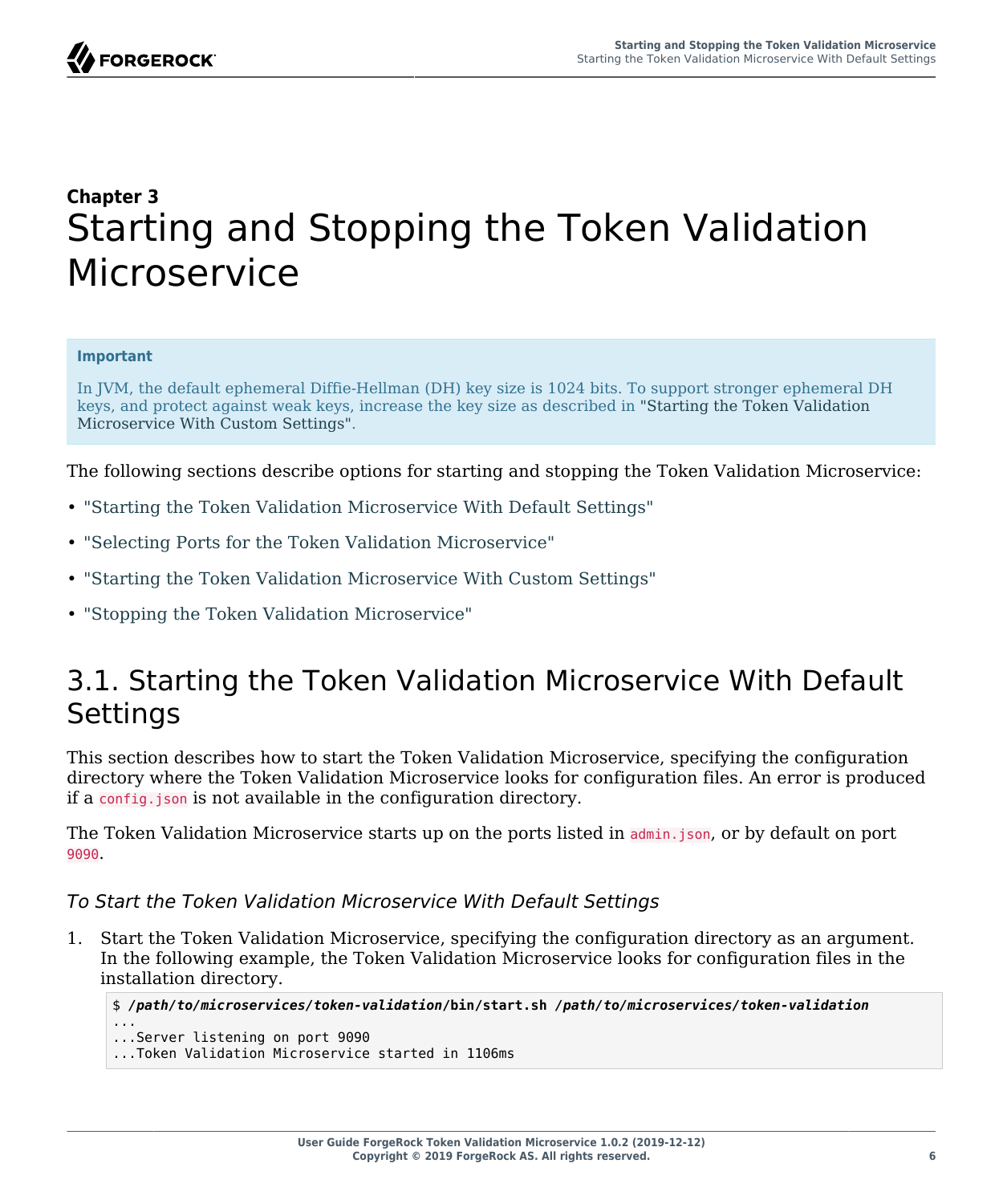- 2. Make sure that the Token Validation Microservice is running, in the following ways:
	- Ping the Token Validation Microservice at [http://mstokval.example.com:9090/ping,](http://mstokval.example.com:9090/ping) and make sure an HTTP 200 is returned.
	- Display the product version and build information at [http://mstokval.example.com:9090/info.](http://mstokval.example.com:9090/info)

# <span id="page-10-0"></span>3.2. Selecting Ports for the Token Validation Microservice

By default the Token Validation Microservice runs on a single port, 9090. To run the Token Validation Microservice on a different port, edit the configuration file /path/to/microservices/token-validation/ config/admin.json. The following example runs the Token Validation Microservice on port 9091:

```
{
   "connectors": [
      {
         "port": 9091
      }
   ]
}
```
To run the Token Validation Microservice on multiple ports, add the ports to the array. In the following example, the Token Validation Microservice listens on ports 9091 and 9092

```
{
    "connectors": [
\overline{\mathcal{A}} "port": 9091
       },
       {
           "port": 9092
       }
    ]
}
```
For information about the configuration of connectors, see "*Service Configuration (admin.json)*" in the *Configuration Reference*.

## <span id="page-10-1"></span>3.3. Starting the Token Validation Microservice With Custom **Settings**

When the Token Validation Microservice starts up, it searches for the file /path/to/microservices/tokenvalidation/bin/env.sh to configure environment variables, JVM options, and other settings.

Configure /path/to/microservices/token-validation/bin/env.sh to customize the settings.

The following example specifies environment variables for a secret and JVM options: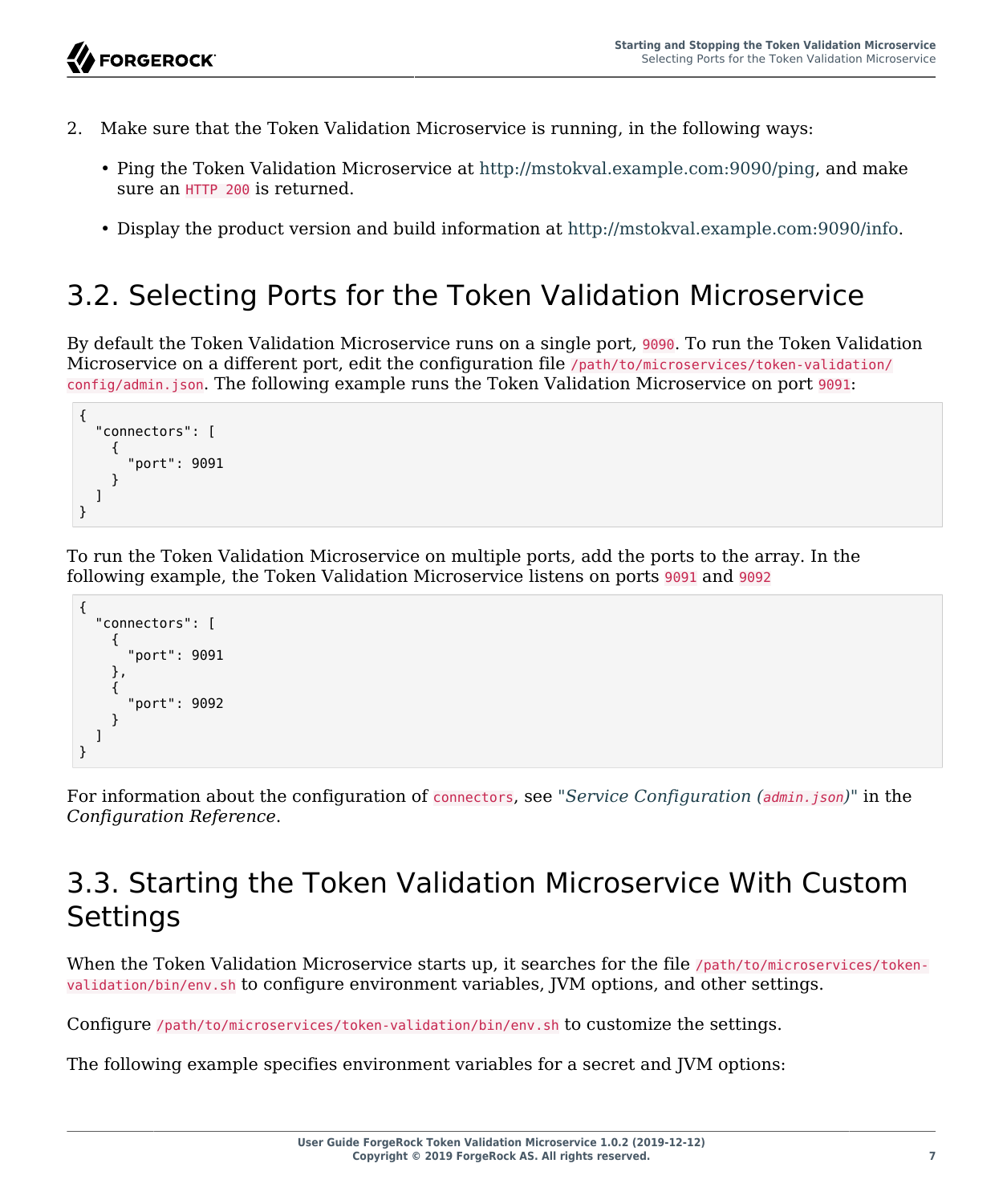```
# Specify JVM options
JVM_OPTS="-Xms256m -Xmx2048m"
# Specify the DH key size for stronger ephemeral DH keys, and to protect against weak keys
JSSE_OPTS="-Djdk.tls.ephemeralDHKeySize=2048"
# Wrap them up into the JAVA OPTS environment variable
export JAVA_OPTS="${JAVA_OPTS} ${JVM_OPTS} ${JSSE_OPTS}"
```
*To Start the Token Validation Microservice With Custom Settings*

- 1. Add a file /path/to/microservices/token-validation/bin/env.sh to define environment variables.
- 2. Start the Token Validation Microservice, specifying the configuration directory as an argument. In the following example, the Token Validation Microservice looks for configuration files in the installation directory.

```
$ /path/to/microservices/token-validation/bin/start.sh /path/to/microservices/token-validation
...
...Server listening on port 9090
...Token Validation Microservice started in 1106ms
```
# <span id="page-11-0"></span>3.4. Stopping the Token Validation Microservice

*To Stop the Token Validation Microservice*

• In the terminal where the Token Validation Microservice is running, select CTRL-C to stop the service.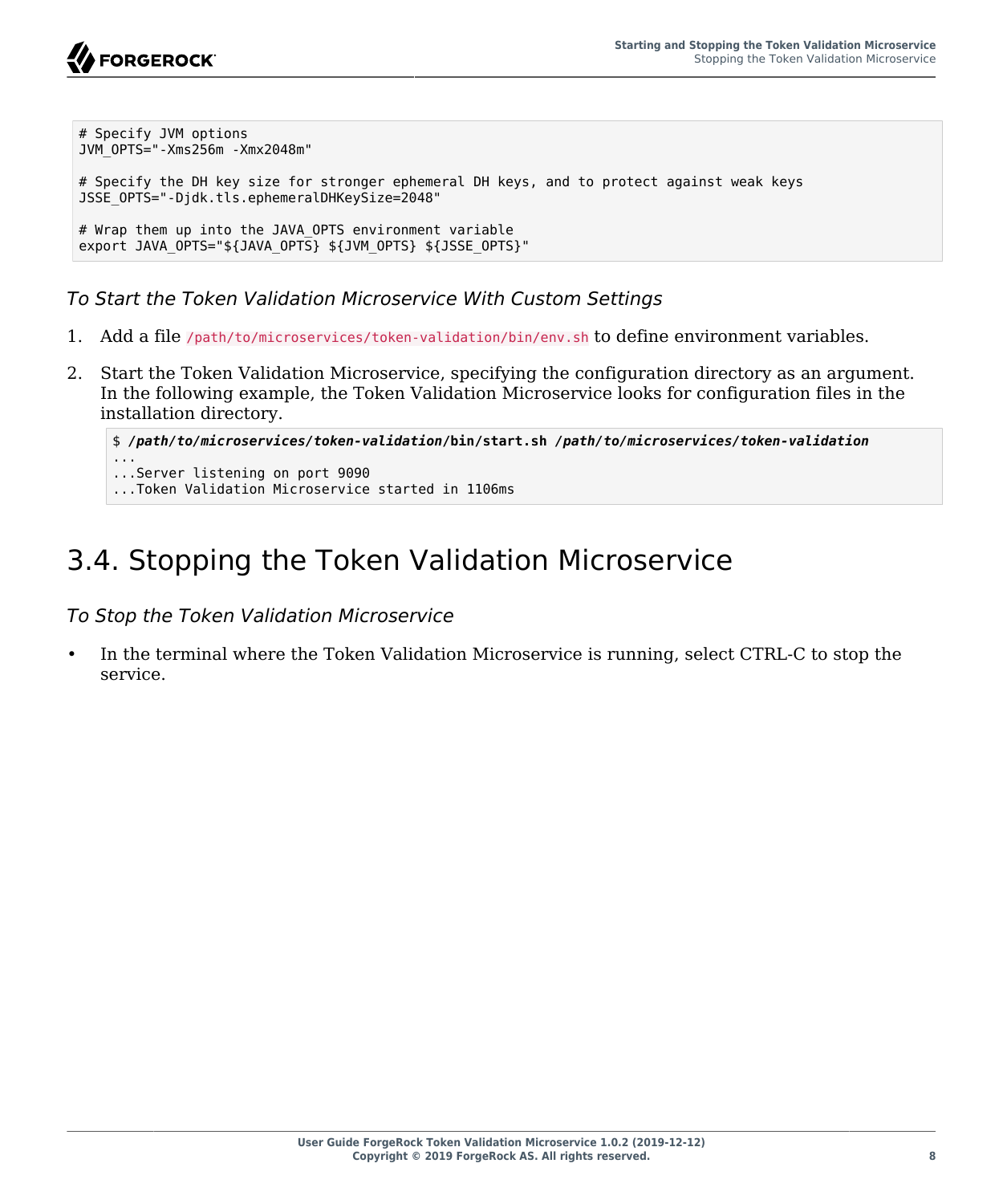

## <span id="page-12-0"></span>**Chapter 4** Introspecting Stateful Access\_Tokens With the Token Validation Microservice

This section describes how to set up the Token Validation Microservice to introspect stateful access tokens, using AM as the authorization server. For information about the architecture, see ["Example Deployment of the Token Resolution Microservice"](#page-5-0).

The following figure illustrates the flow of information when a client requests access to a protected microservice, providing a stateful access\_token as credentials:



#### *Validating Stateful OAuth 2.0 Tokens*

The following sections describe how to set up the Token Validation Microservice to introspect stateful access\_tokens:

- ["Setting Up AM as An Authorization Server for Stateful Access\\_Tokens"](#page-13-0)
- "Setting Up the Token Validation Microservice for Stateful Access Token Introspection"
- ["Testing Stateful Access\\_Token Introspection"](#page-16-0)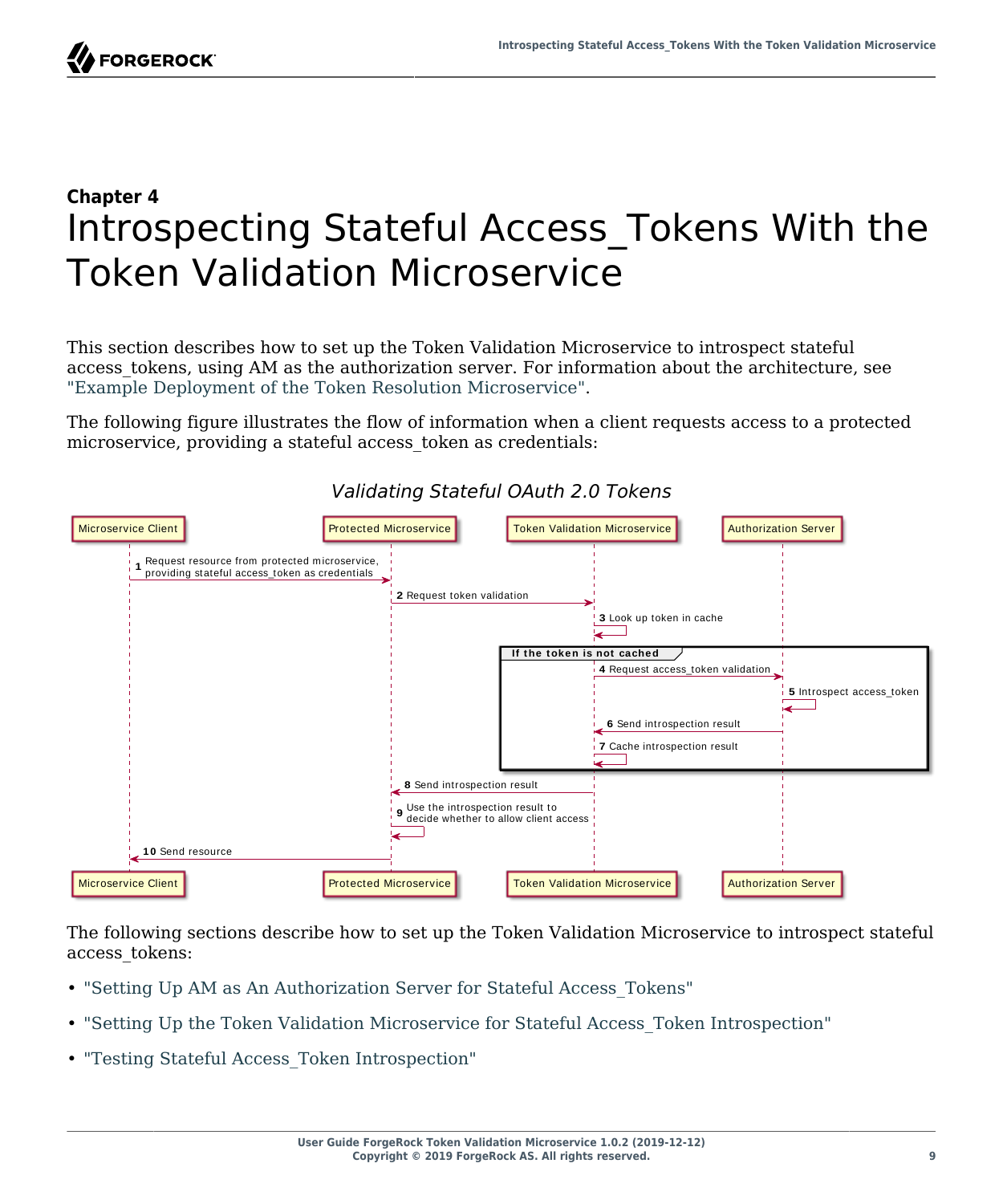

<span id="page-13-0"></span>• ["Capturing Calls to AM to Introspect Access\\_Tokens"](#page-16-1)

### 4.1. Setting Up AM as An Authorization Server for Stateful Access\_Tokens

Before you start, install and configure AM on<http://openam.example.com:8088/openam>, with the default configuration. If you use a different configuration, substitute in the tutorial accordingly.

For information about downloading and using AM, see AM's *[Release Notes](https://backstage.forgerock.com/docs/am/6.5/release-notes/)*. For more information about configuring AM as an OAuth 2.0 authorization service, see [Configuring the OAuth 2.0 Provider](https://backstage.forgerock.com/docs/am/6.5/oauth2-guide/#chap-oauth2-implementation) [Service](https://backstage.forgerock.com/docs/am/6.5/oauth2-guide/#chap-oauth2-implementation) in the AM *OAuth 2.0 Guide*.

#### *To Set Up AM as An Authorization Server for Stateful Access\_Tokens*

- 1. Configure an OAuth 2.0 Authorization Server:
	- a. In the top level realm, select Configure OAuth Provider > Configure OAuth 2.0.
	- b. Accept all of the default values and select Create.
- 2. Create an OAuth 2.0 client to request OAuth 2.0 access tokens, using client credentials for authentication:
	- a. Select Applications > OAuth 2.0.
	- b. Add a client with the following values:
		- Client ID: microservice-client
		- Client secret: password
		- Scope(s): client-scope
	- c. (From AM 6.5) On the Advanced tab, select the following option:
		- Grant Types: Client Credentials
- 3. Create an OAuth 2.0 Client authorized to examine (introspect) tokens:
	- a. In the top level realm, select Applications > OAuth 2.0.
	- b. Add a client with the following values:
		- Client ID: token-validation
		- Client secret password
		- Scope(s): am-introspect-all-tokens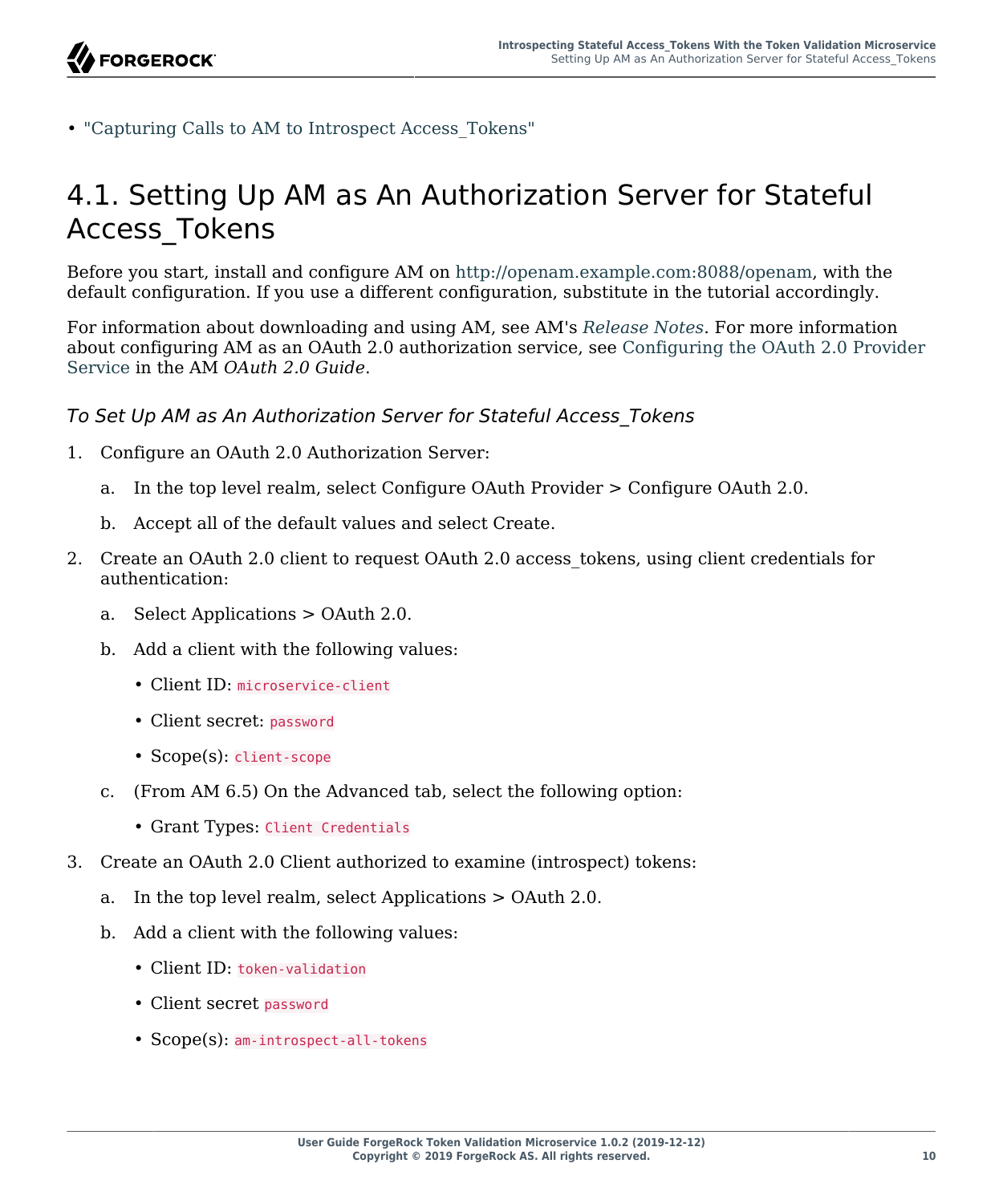

#### <span id="page-14-0"></span>4.2. Setting Up the Token Validation Microservice for Stateful Access\_Token Introspection

This section describes steps to set up the Token Validation Microservice to introspect stateful access\_tokens, at the introspection endpoint.

Before you start, download and install the Token Validation Microservice as described in "*[Downloading and Installing the Token Validation Microservice](#page-7-0)*".

*To Set Up the Token Validation Microservice for Stateful Access\_Token Introspection*

- 1. Prepare the Token Validation Microservice configuration and property files in /path/to/ microservices/token-validation/config:
	- a. Rename config-template-stateful-cache.json to config.json:

```
{
   "properties": {
     "openAmOAuth2Endpoint": "http://openam.example.com:8088/openam/oauth2",
     "oauth2ClientId": "token-validation"
  },
   "introspectionConfig": {
     "accessTokenResolver": {
        "type": "CacheAccessTokenResolver",
        "config": {
          "maximumTimeToCache": "2 minutes",
          "delegate": {
             "type": "TokenIntrospectionAccessTokenResolver",
             "config": {
               "endpoint": "&{openAmOAuth2Endpoint}/introspect",
               "providerHandler": {
                 "type": "Chain",
                 "config": {
                    "filters": [
\{ "type": "HttpBasicAuthenticationClientFilter",
                        "config": {
                           "urlEncodeCredentials": true,
                          "username": "${oauth2ClientId}",
                          "passwordSecretId": "oauth2.client.secret",
                          "secretsProvider": {
                              "type": "FileSystemSecretStore",
                             "config": {
                                "directory": "${environment.configDirectory}/secrets",
                               "format": "BASE64"
denotes the contract of the contract of the contract of the contract of the contract of the contract of the con
denotes the contract of the second property of the second property of the second property of the second proper
}<br>}<br>{}
}<br>}
, the contract of \mathbb{I} , \mathbb{I} "handler": "ForgeRockClientHandler"
 }
           \begin{matrix} \end{matrix} }
 }
```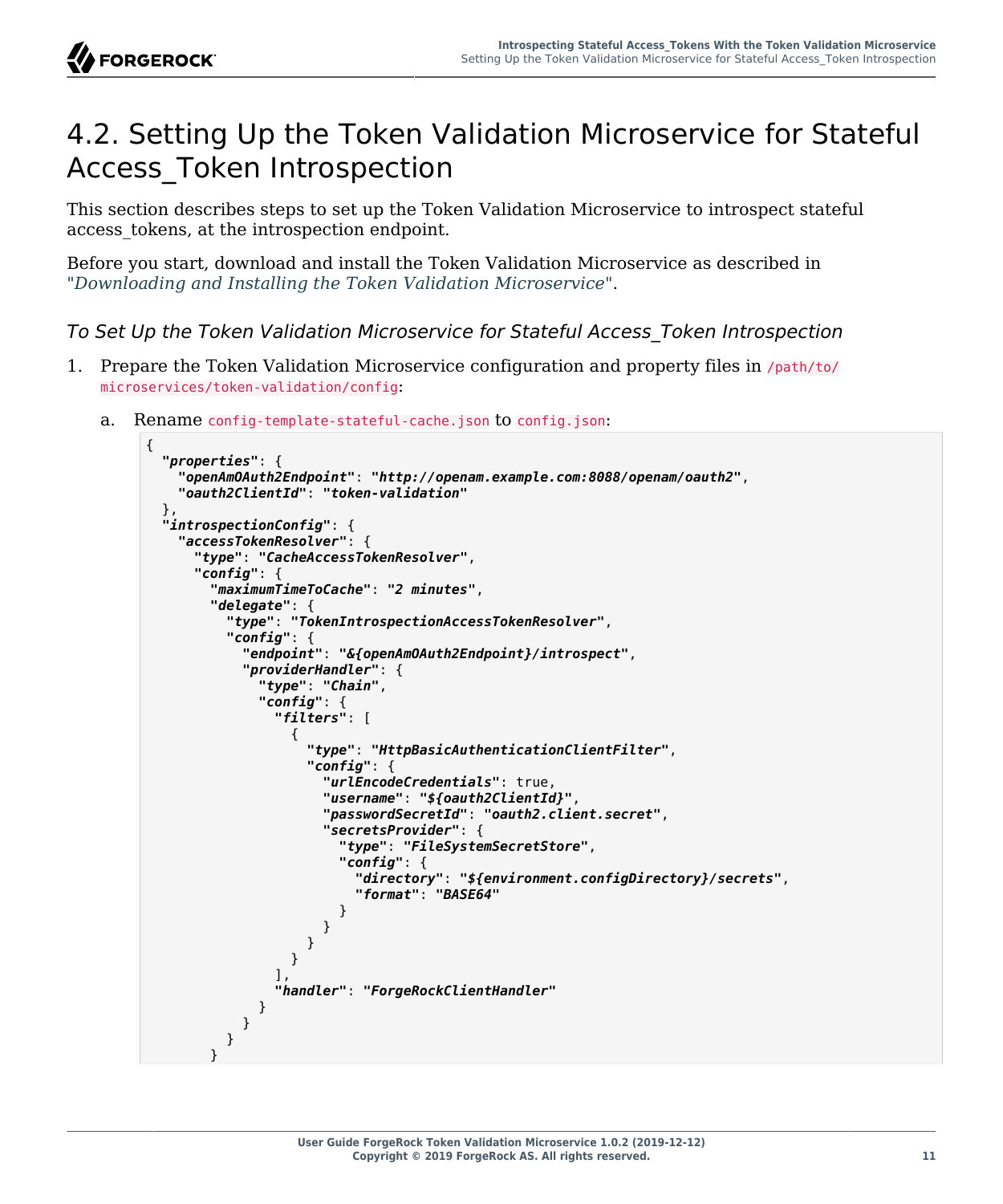```
 }
         }
     }
}
```
Notice the following features of the file:

- The properties section declares values used in the AM configuration. If necessary, change these values to match your AM configuration.
- The introspectionConfig object calls a CacheAccessTokenResolver to look in the cache for the presented access\_token:
	- If the access token is cached, the filter sends the introspection result back to the client microservice.
	- If the token is not cached, the filter delegates access\_token introspection to the TokenIntrospectionAccessTokenResolver and then caches the result.
- The TokenIntrospectionAccessTokenResolver uses the HttpBasicAuthenticationClientFilter to authenticate itself to AM as the OAuth 2.0 client token-validation.

The password is provided by a FileSystemSecretStore. For more information, see *[FileSystemSecretStore](https://backstage.forgerock.com/docs/ig/6.5/reference/#FileSystemSecretStore)*, in the IG *Configuration Reference*

b. In admin.json, make sure that the ports for the Token Validation Microservice are correct:

```
{
   "connectors": [
\{ \{ \} "port": 9090
      }
   ]
}
```
2. Verify that the file /path/to/microservices/token-validation/config/secrets/oauth2.client.secret has the following content:

cGFzc3dvcmQ=

This file is called by the FileSystemSecretStore, and contains the base64-encoded password for the OAuth 2.0 client token-validation.

3. Start the Token Validation Microservice, specifying the configuration directory as an argument. In the following example, the Token Validation Microservice looks for configuration files in the installation directory.

```
$ /path/to/microservices/token-validation/bin/start.sh /path/to/microservices/token-validation
```
... ...Server listening on port 9090

- ...Token Validation Microservice started in 1106ms
- 4. Make sure that the Token Validation Microservice is running, in the following ways: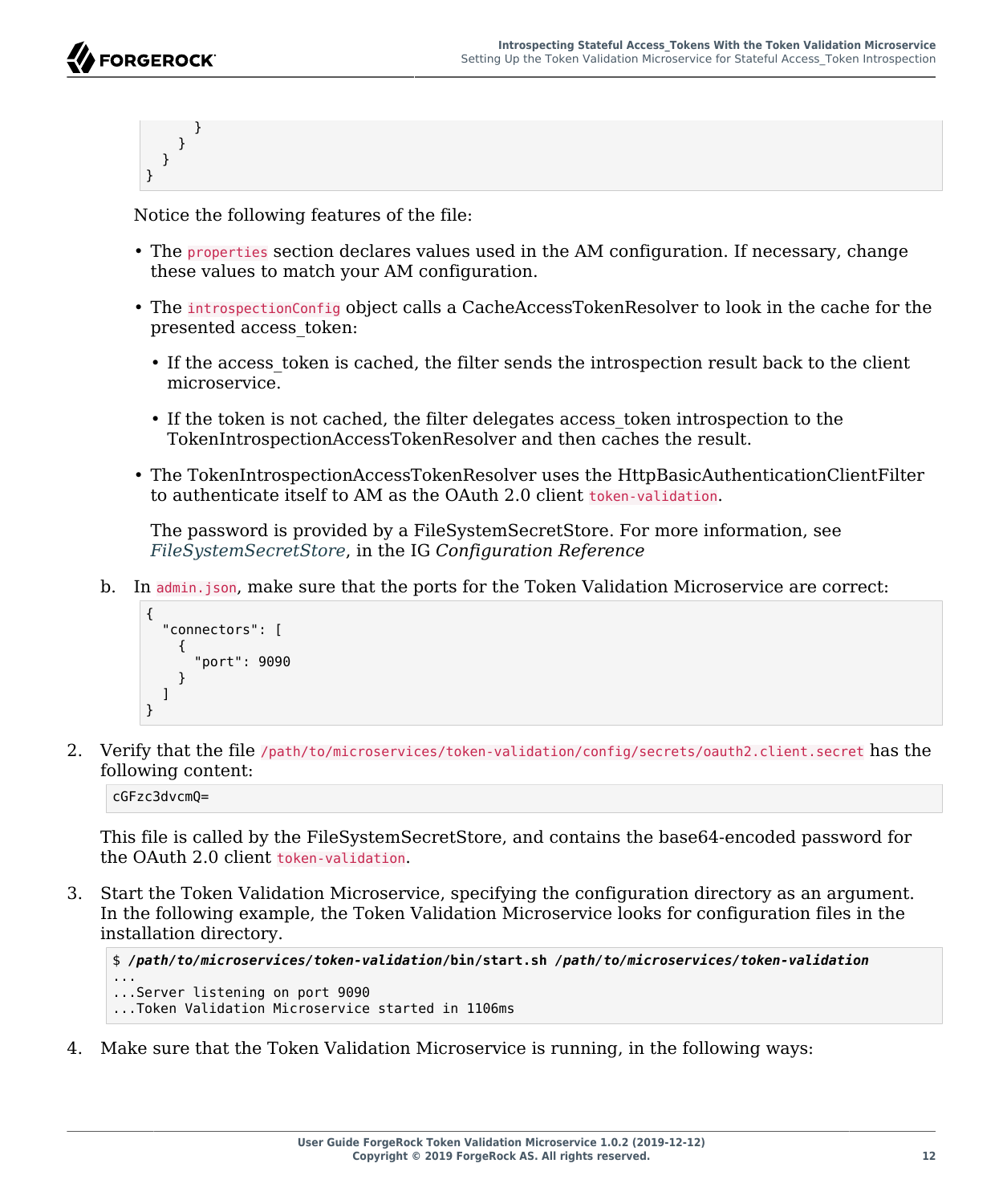- Ping the Token Validation Microservice at [http://mstokval.example.com:9090/ping,](http://mstokval.example.com:9090/ping) and make sure an HTTP 200 is returned.
- Display the product version and build information at [http://mstokval.example.com:9090/info.](http://mstokval.example.com:9090/info)

## <span id="page-16-0"></span>4.3. Testing Stateful Access\_Token Introspection

*To Test Stateful Access\_Token Introspection*

1. Get an access\_token from AM:

```
$ mytoken=$(curl \
   --request POST \
   --url http://openam.example.com:8088/openam/oauth2/access_token \
   --user microservice-client:password \
   --data grant_type=client_credentials \
   --data scope=client-scope --silent | jq -r .access_token)
```
2. View the access token:

```
$ echo $mytoken
Abc...xyz
```
3. Call the Token Validation Microservice to introspect the access\_token:

```
$ curl --data "token=${mytoken}" http://mstokval.example.com:9090/introspect
{
   "active": true,
   "scope": "client-scope",
  "client id": "microservice-client",
  "user i\overline{d}": "microservice-client",
  "token type": "Bearer",
   "exp": 155...587,
   "sub": "microservice-client",
   "iss": "http://openam.example.com:8088/openam/oauth2"
}
```
## <span id="page-16-1"></span>4.4. Capturing Calls to AM to Introspect Access Tokens

When an access token is cached, IG can reuse the token information without repeatedly asking the authorization server to verify the access\_token. The following procedure gives an example of how to capture the call to AM to introspect the access\_token.

*To Capture Calls to AM to Introspect Access\_Tokens*

1. Set up AM and the Token Validation Microservice as described in this chapter, and then change the ForgeRockClientHandler in config.json from: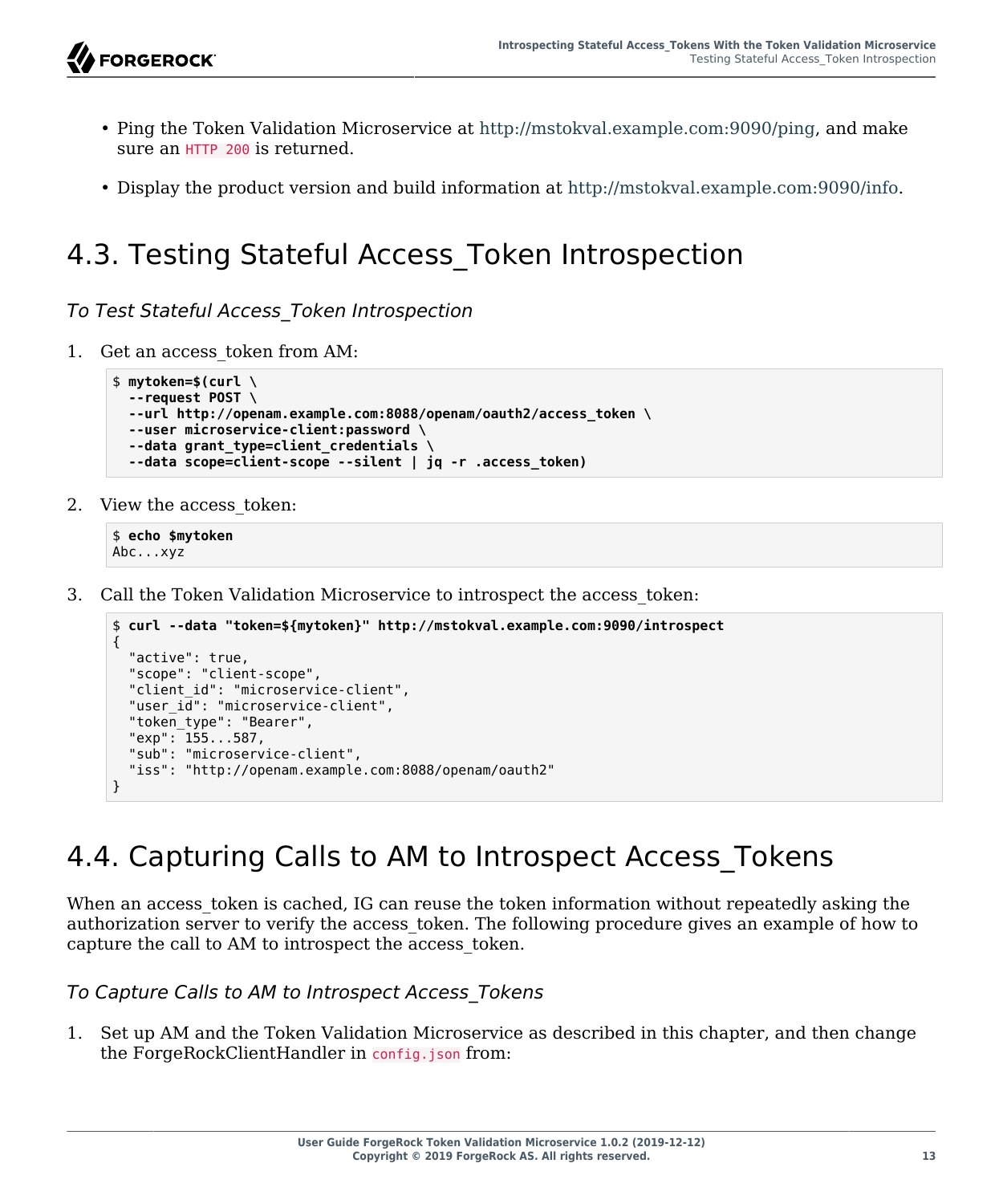

```
"handler": "ForgeRockClientHandler"
to
 "handler": {
    "type": "Delegate",
    "config": {
       "delegate": "ForgeRockClientHandler"
    },
     "capture": "all"
 }
```
The capture logs the call to AM to introspect the access token.

- 2. Restart the Token Validation Microservice, and then introspect an access\_token as described in ["Testing Stateful Access\\_Token Introspection".](#page-16-0)
- 3. In /path/to/microservices/token-validation/logs/token-validation.log, note the call to AM to validate the access\_token:

```
POST http://openam.example.com:8088/openam/oauth2/introspect HTTP/1.1
```
4. Within the duration set by maximumTimeToCache, call the Token Validation Microservice to introspect the access\_token again.

Note that this time, because the access token is cached, the log does not include a call to AM.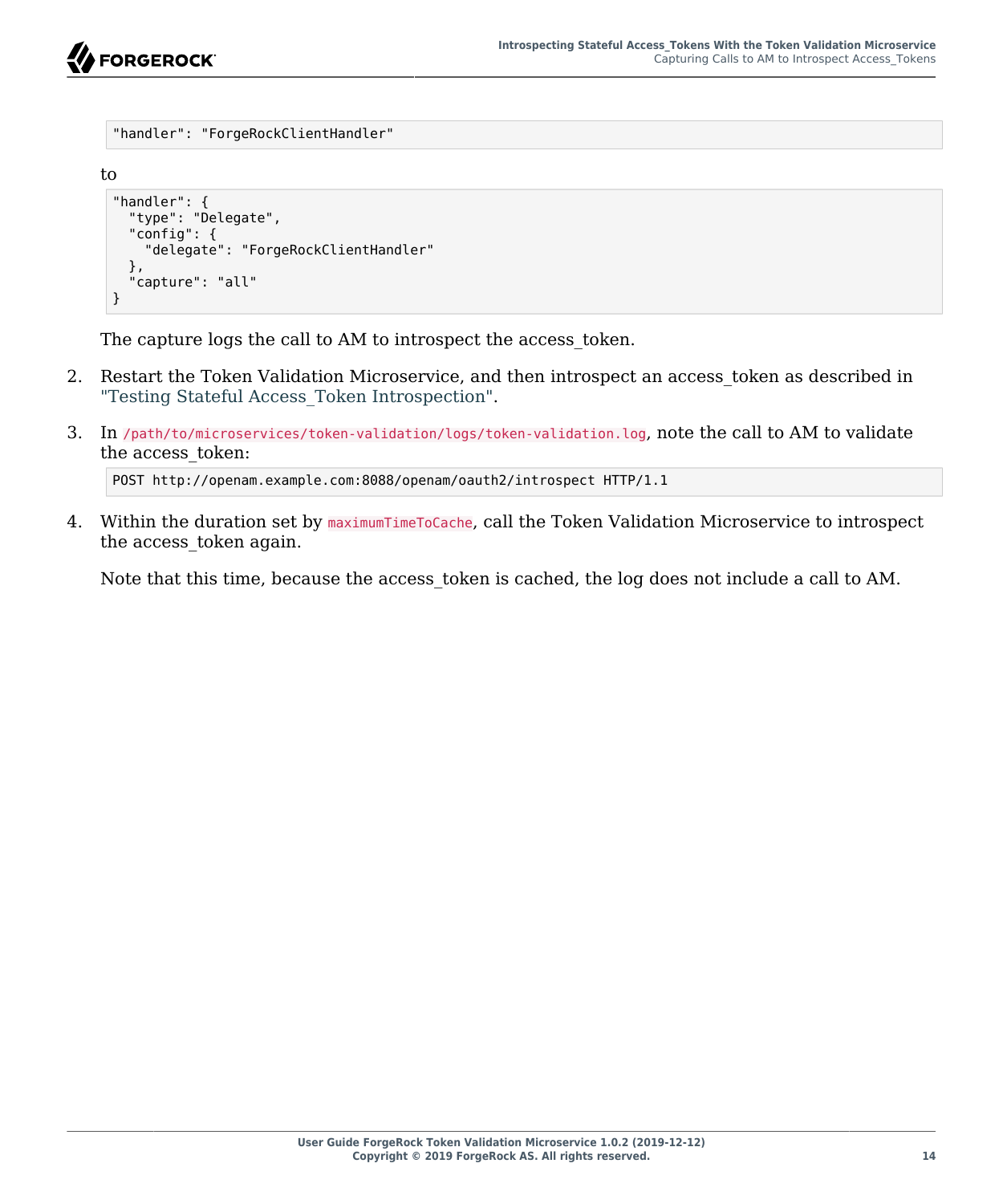

## <span id="page-18-0"></span>**Chapter 5** Introspecting Stateless Access\_Tokens With the Token Validation Microservice

This section describes how to set up the Token Validation Microservice to introspect stateless access tokens locally, without referring to an authorization server. For information about the architecture, see ["Example Deployment of the Token Resolution Microservice"](#page-5-0).

The following figure illustrates the flow of information when a client requests access to a protected microservice, providing a stateless access token as credentials:



#### *Request Flow When Introspecting Stateless Access\_Tokens*

The following sections describe how to set up the Token Validation Microservice to introspect stateless access\_tokens:

- ["Setting Up AM as An Authorization Server for Stateless Access\\_Tokens"](#page-19-0)
- ["Setting Up the Token Validation Microservice for Stateless Access\\_Token Introspection"](#page-20-0)
- ["Testing Stateless Access\\_Token Introspection"](#page-21-0)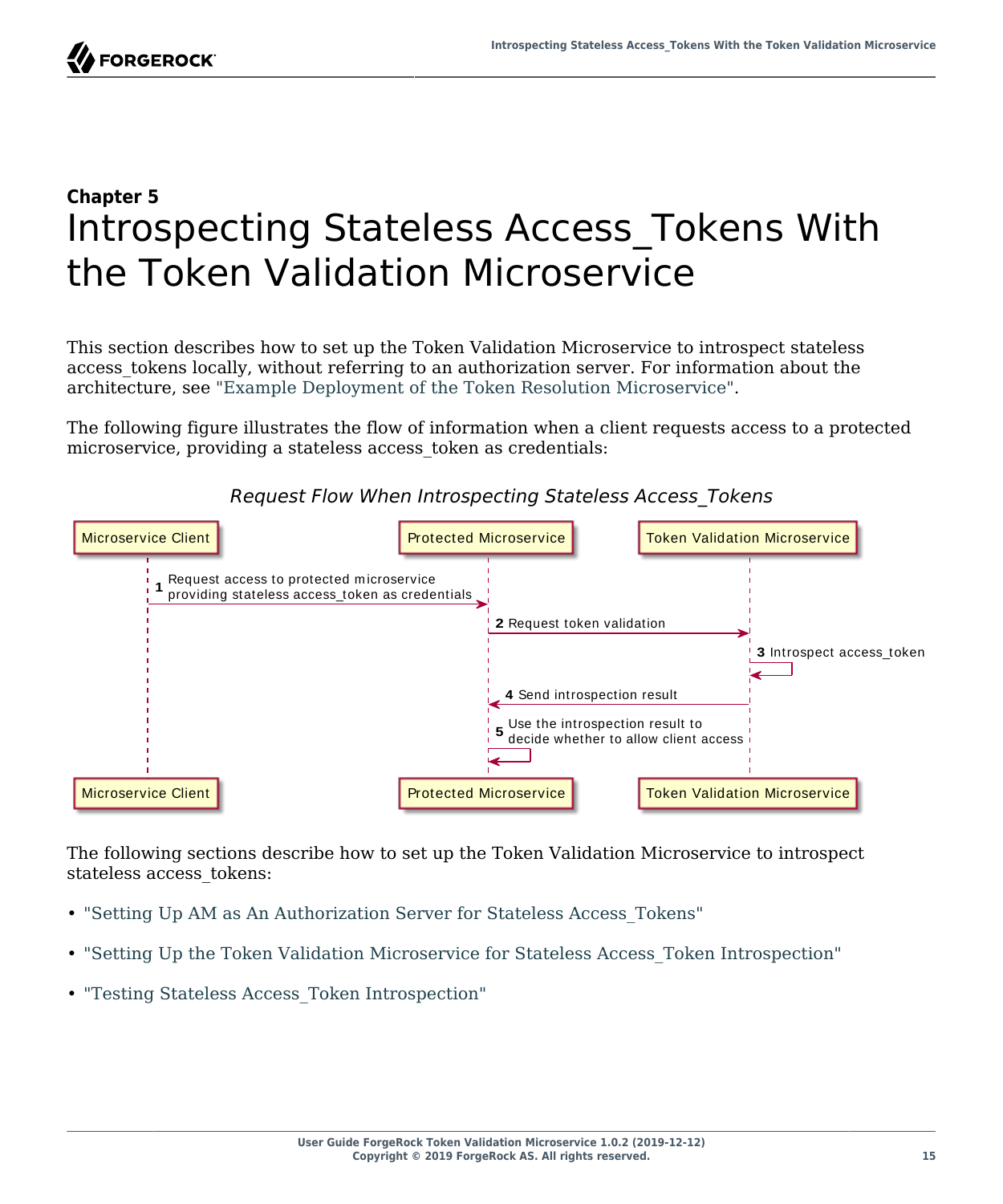### <span id="page-19-0"></span>5.1. Setting Up AM as An Authorization Server for Stateless Access\_Tokens

Before you start, install and configure AM on<http://openam.example.com:8088/openam>, with the default configuration. If you use a different configuration, substitute in the tutorial accordingly.

For information about downloading and using AM, see AM's *[Release Notes](https://backstage.forgerock.com/docs/am/6.5/release-notes/)*. For more information about configuring AM as an OAuth 2.0 authorization service, see [Configuring the OAuth 2.0 Provider](https://backstage.forgerock.com/docs/am/6.5/oauth2-guide/#chap-oauth2-implementation) [Service](https://backstage.forgerock.com/docs/am/6.5/oauth2-guide/#chap-oauth2-implementation) in the AM *OAuth 2.0 Guide*.

*To Set Up AM as An Authorization Server for Stateless Access\_Tokens*

- 1. Configure an OAuth 2.0 Authorization Provider to provide signed stateless access\_tokens:
	- a. Select Configure OAuth Provider > Configure OAuth 2.0, accept the default values, and select Create.
	- b. Select Services > OAuth2 Provider.
	- c. On the Core tab, select the following option:
		- (From AM 6.5) Use Client-Based Access & Refresh Tokens: on
		- (From AM 6) Use Stateless Access & Refresh Tokens: on

Save the configuration.

- d. On the Advanced tab, select the following option:
	- OAuth2 Token Signing Algorithm: RS256
- 2. Create an OAuth 2.0 client to request OAuth 2.0 access tokens, using client credentials for authentication:
	- a. Select Applications > OAuth 2.0.
	- b. Add a client with the following values:
		- Client ID: microservice-client
		- Client secret: password
		- Scope(s): client-scope
	- c. (From AM 6.5) On the Advanced tab, select the following option:
		- Grant Types: Client Credentials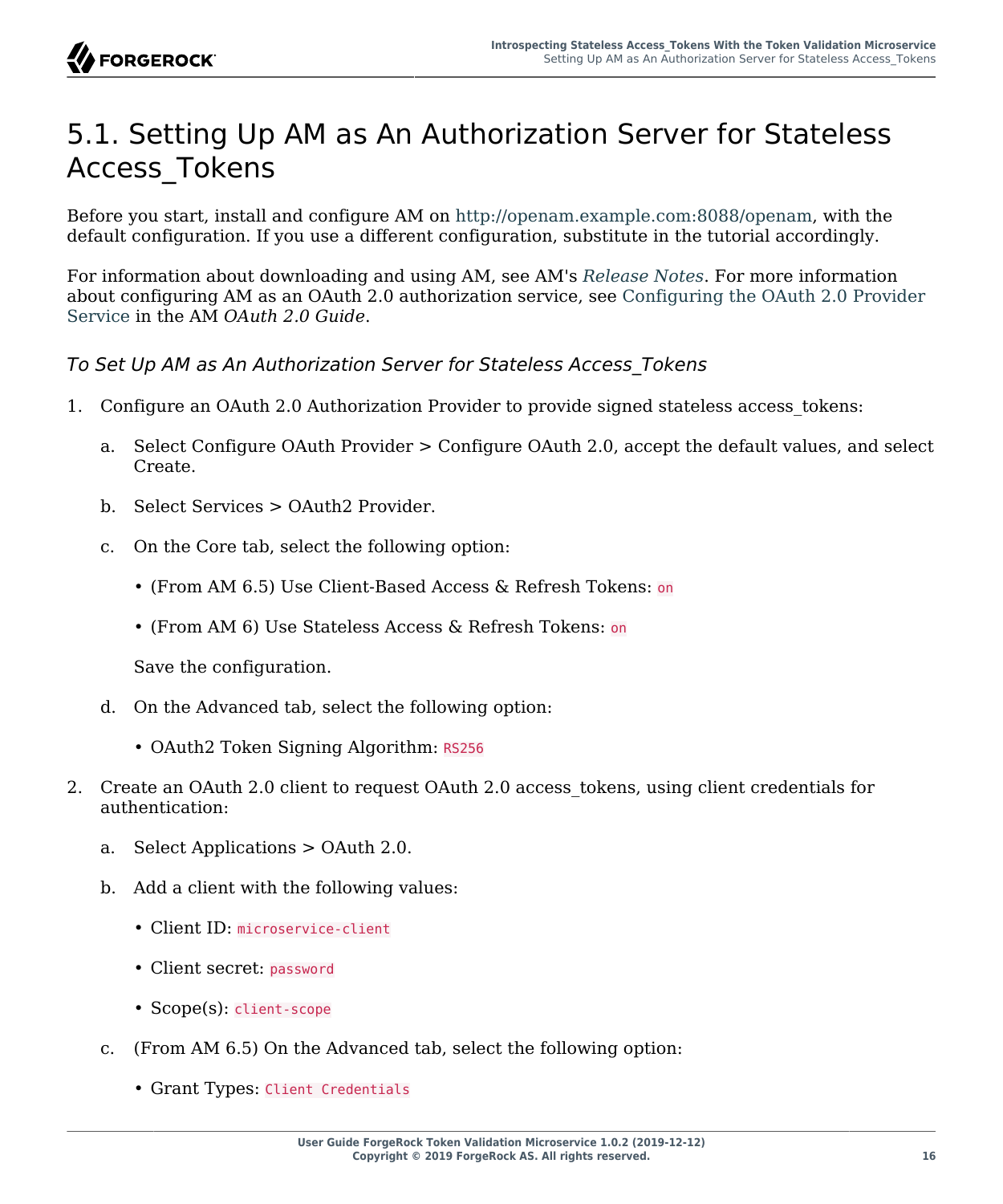

#### <span id="page-20-0"></span>5.2. Setting Up the Token Validation Microservice for Stateless Access\_Token Introspection

This section describes steps to set up Token Validation Microservice to introspect stateless access tokens, at the introspection endpoint.

Before you start, download and install the Token Validation Microservice as described in "*[Downloading and Installing the Token Validation Microservice](#page-7-0)*".

*To Set Up the Token Validation Microservice for Stateless Access\_Token Introspection*

- 1. Prepare the Token Validation Microservice configuration and property files in /path/to/ microservices/token-validation/config:
	- Rename config-template-stateless.json to config.json:

```
{
   "properties": {
     "openAmOAuth2Endpoint": "http://openam.example.com:8088/openam/oauth2"
   },
   "introspectionConfig": {
     "accessTokenResolver": {
       "type": "StatelessAccessTokenResolver",
       "config": {
         "issuer": "&{openAmOAuth2Endpoint}",
         "secretsProvider": {
           "type": "JwkSetSecretStore",
           "config": {
              "jwkUrl": "&{openAmOAuth2Endpoint}/connect/jwk_uri"
 }
         },
         "verificationSecretId": "stateless.access.token.verification.key"
       }
     }
   }
}
```
Notice the following features of the file:

- The properties section declares values used in the AM configuration.
- The introspectionConfig object delegates access token introspection to the StatelessAccessTokenResolver.
- The StatelessAccessTokenResolver uses a JwkSetSecretStore, which specifies the URL to a JWK set on AM that contains signing keys identified by a kid.

The value of verificationSecretId must be specified, but it is not used unless the signed access token doesn't contain a kid, or the JWK set doesn't contain a matching key.

b. In admin.json, make sure that the ports for the Token Validation Microservice are correct: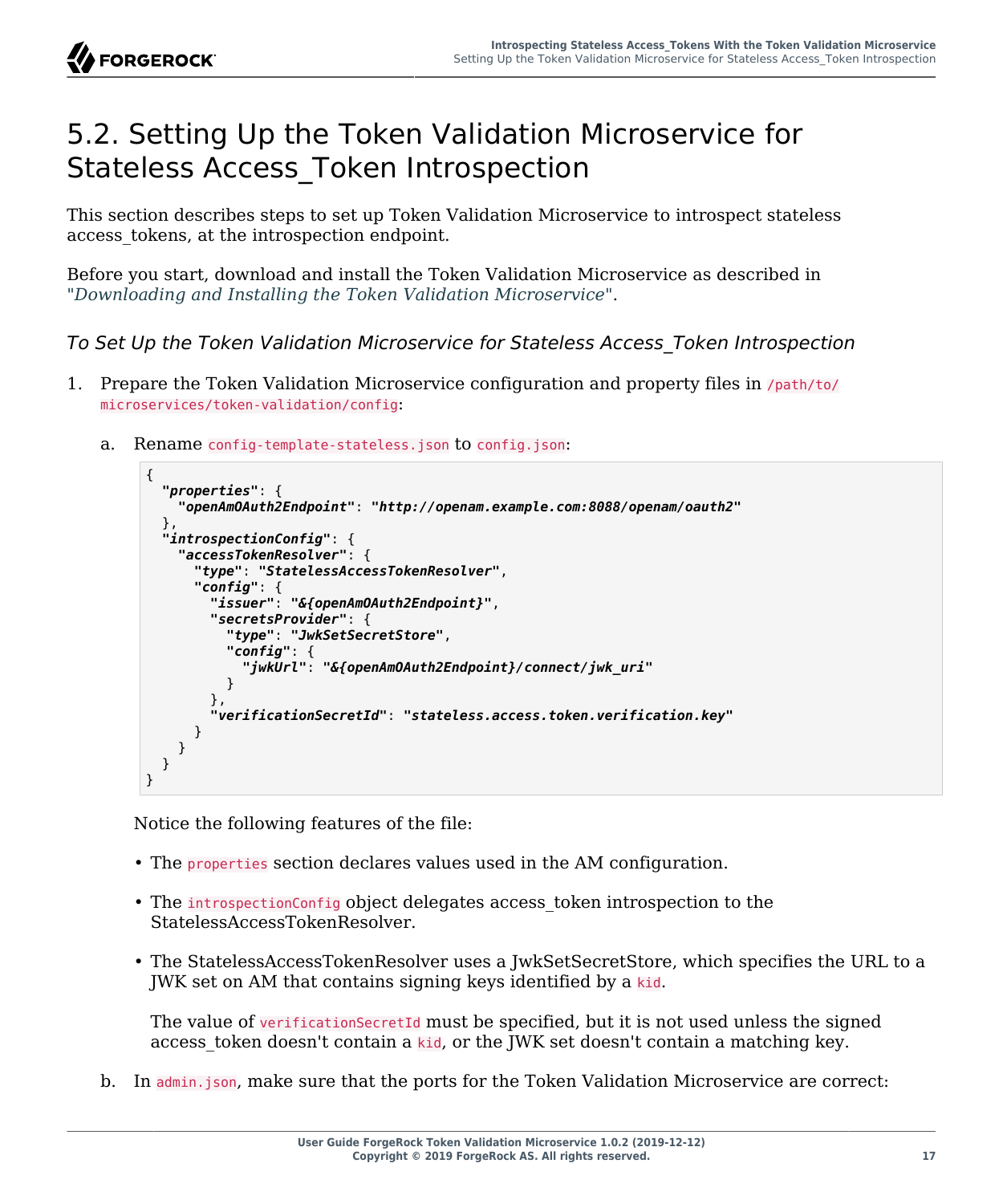```
{
   "connectors": [
      {
        "port": 9090
      }
   ]
}
```
2. Start the Token Validation Microservice, specifying the configuration directory as an argument. In the following example, the Token Validation Microservice looks for configuration files in the installation directory.

```
$ /path/to/microservices/token-validation/bin/start.sh /path/to/microservices/token-validation
...
...Server listening on port 9090
...Token Validation Microservice started in 1106ms
```
- 3. Make sure that the Token Validation Microservice is running, in the following ways:
	- Ping the Token Validation Microservice at [http://mstokval.example.com:9090/ping,](http://mstokval.example.com:9090/ping) and make sure an HTTP 200 is returned.
	- Display the product version and build information at [http://mstokval.example.com:9090/info.](http://mstokval.example.com:9090/info)

#### <span id="page-21-0"></span>5.3. Testing Stateless Access\_Token Introspection

*To Test Stateless Access\_Token Introspection*

1. Get an access\_token from AM:

```
$ mytoken=$(curl \
   --request POST \
   --url http://openam.example.com:8088/openam/oauth2/access_token \
   --user microservice-client:password \
   --data grant_type=client_credentials \
   --data scope=client-scope --silent | jq -r .access_token)
```
2. View the access token:

```
$ echo $mytoken
eyJ...FPg
```
Note that the token has the structure of a stateless access\_token.

3. Call the Token Validation Microservice to introspect the access\_token: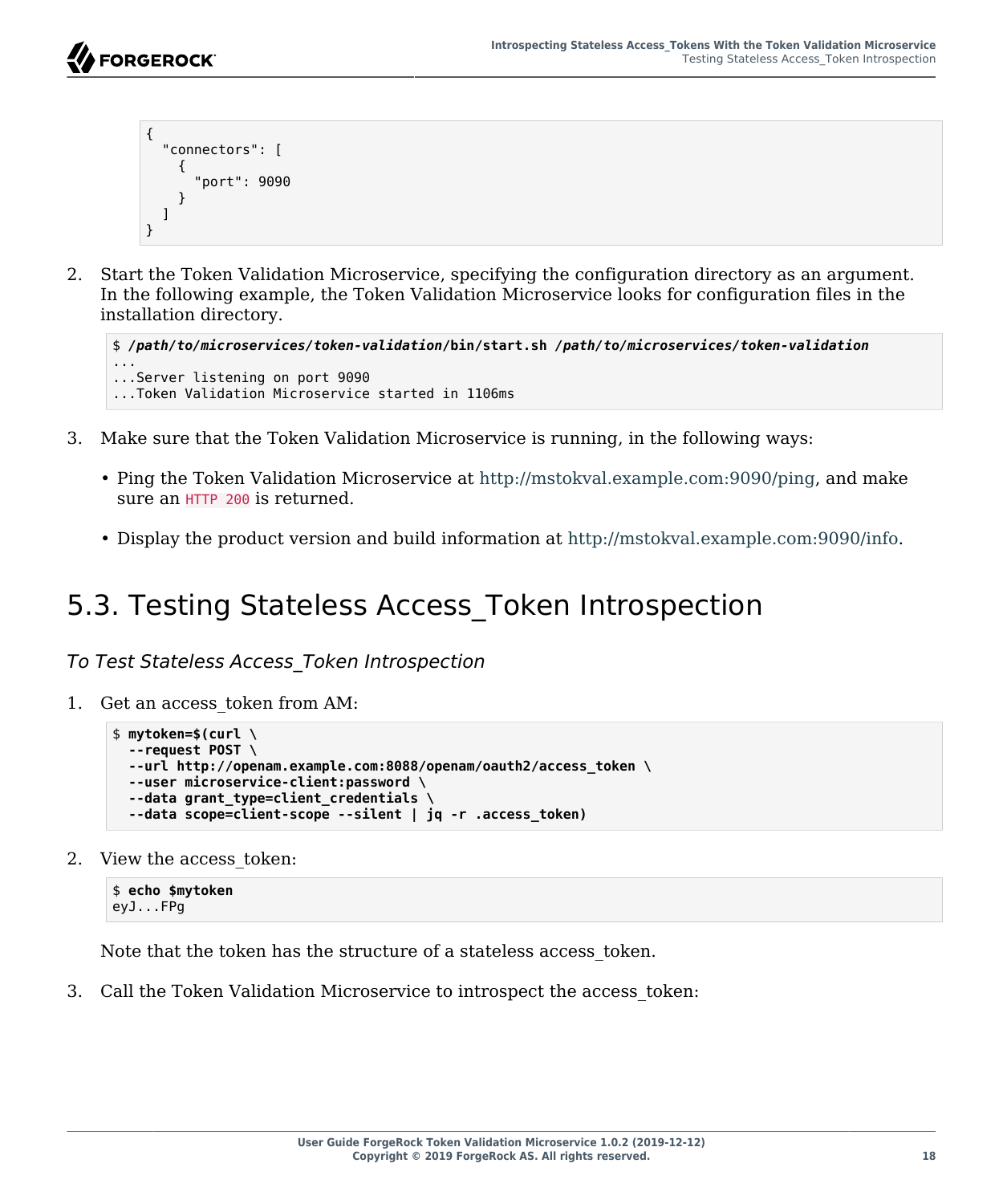```
$ curl --data "token=${mytoken}" http://mstokval.example.com:9090/introspect
{
 "active": true,
  "sub": "microservice-client",
  "cts": "OAUTH2_STATELESS_GRANT",
 "auditTracking\overline{Id}": "3b5...083",
  "iss": "http://openam.example.com:8088/openam/oauth2",
 "tokenName": "access_token",
 "token_type": "Bearer",
  "authGrantId": "26V..._oc",
 "aud": "microservice-client",
  "nbf": 1559895523,
  "grant_type": "client_credentials",
  "scope": ["client-scope"],
  "auth_time": 155...523,
  "realm": "/",
  "exp": 155...123,
  "iat": 155...523,
  "expires_in": 3600,
  "jti": "cXQ...Lko"
}
```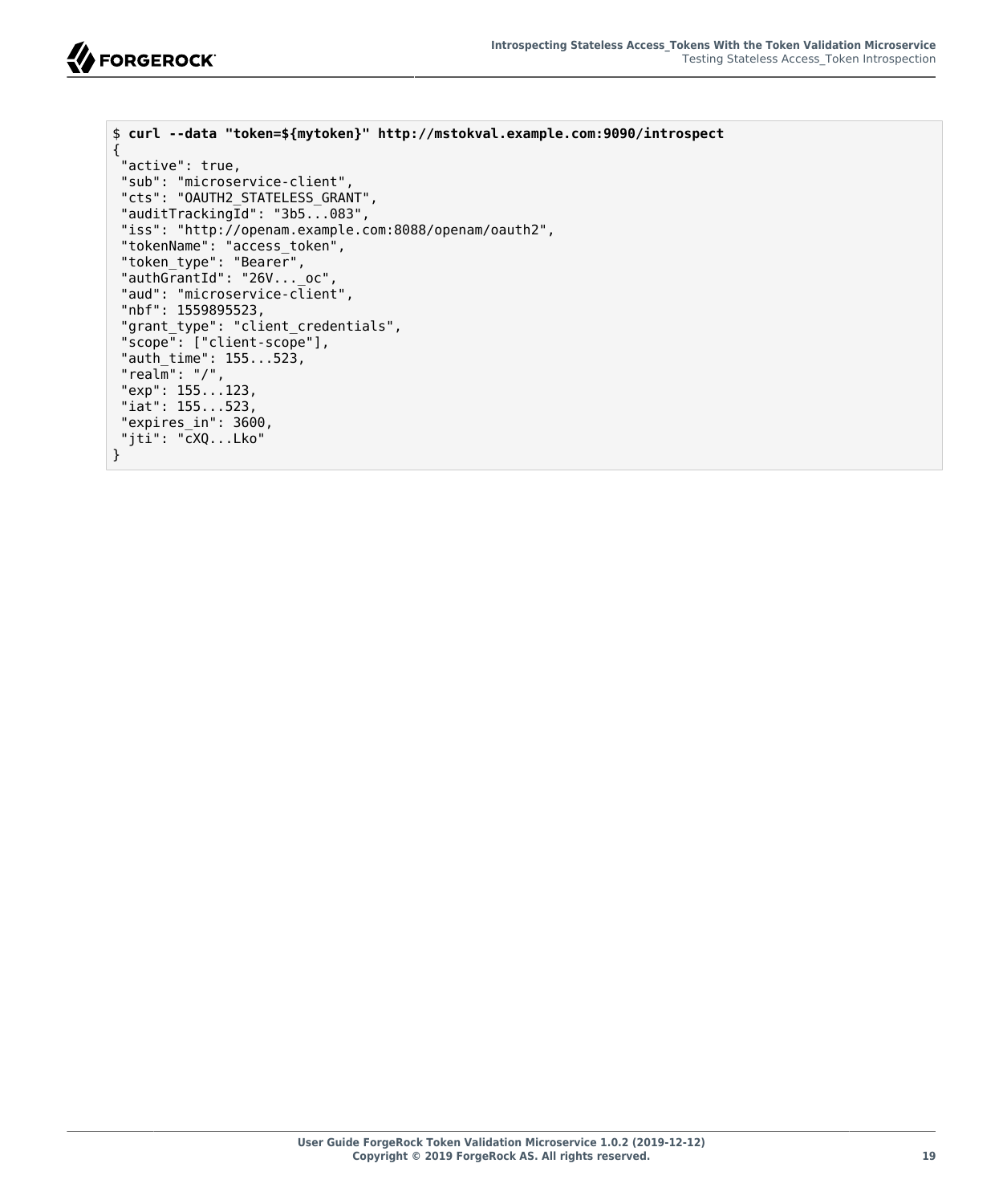

#### <span id="page-23-0"></span>**Chapter 6** Protecting the **/introspect** Endpoint

By default, no special credentials or privileges are required to access the /introspect endpoint. The following procedure gives an example of how to manage access to the *lintrospect* endpoint:

*To Protect the /introspect Endpoint*

- 1. Set up token introspection, as described in "*[Introspecting Stateful Access\\_Tokens With the Token](#page-12-0) [Validation Microservice](#page-12-0)*" or "*[Introspecting Stateless Access\\_Tokens With the Token Validation](#page-18-0) [Microservice](#page-18-0)*".
- 2. Add the following script to the Token Validation Microservice configuration as  $/path/to/$ microservices/token-validation/scripts/groovy/BasicAuthResourceServerFilter.groovy

```
/**
  * This scripts is a simple implementation of HTTP Basic Authentication on
  server side. *
  * It expects the following arguments:
    * - realm: the realm to display when the user-agent prompts for
      username and password if none were provided.
     * - username: the expected username
    * - password: the expected password
  */
import static org.forgerock.util.promise.Promises.newResultPromise;
import java.nio.charset.Charset;
import org.forgerock.util.encode.Base64;
String authorizationHeader = request.getHeaders().getFirst("Authorization");
if (authorizationHeader == null) {
     // No credentials provided, reply that they are needed.
     Response response = new Response(Status.UNAUTHORIZED);
     response.getHeaders().put("WWW-Authenticate", "Basic realm=\"" + realm + "\"");
     return newResultPromise(response);
}
String expectedAuthorization = "Basic " + Base64.encode((username + ":" +
 password).getBytes(Charset.defaultCharset()))
if (!expectedAuthorization.equals(authorizationHeader)) {
     return newResultPromise(new Response(Status.FORBIDDEN));
}
// Credentials are as expected, let's continue
return next.handle(context, request);
```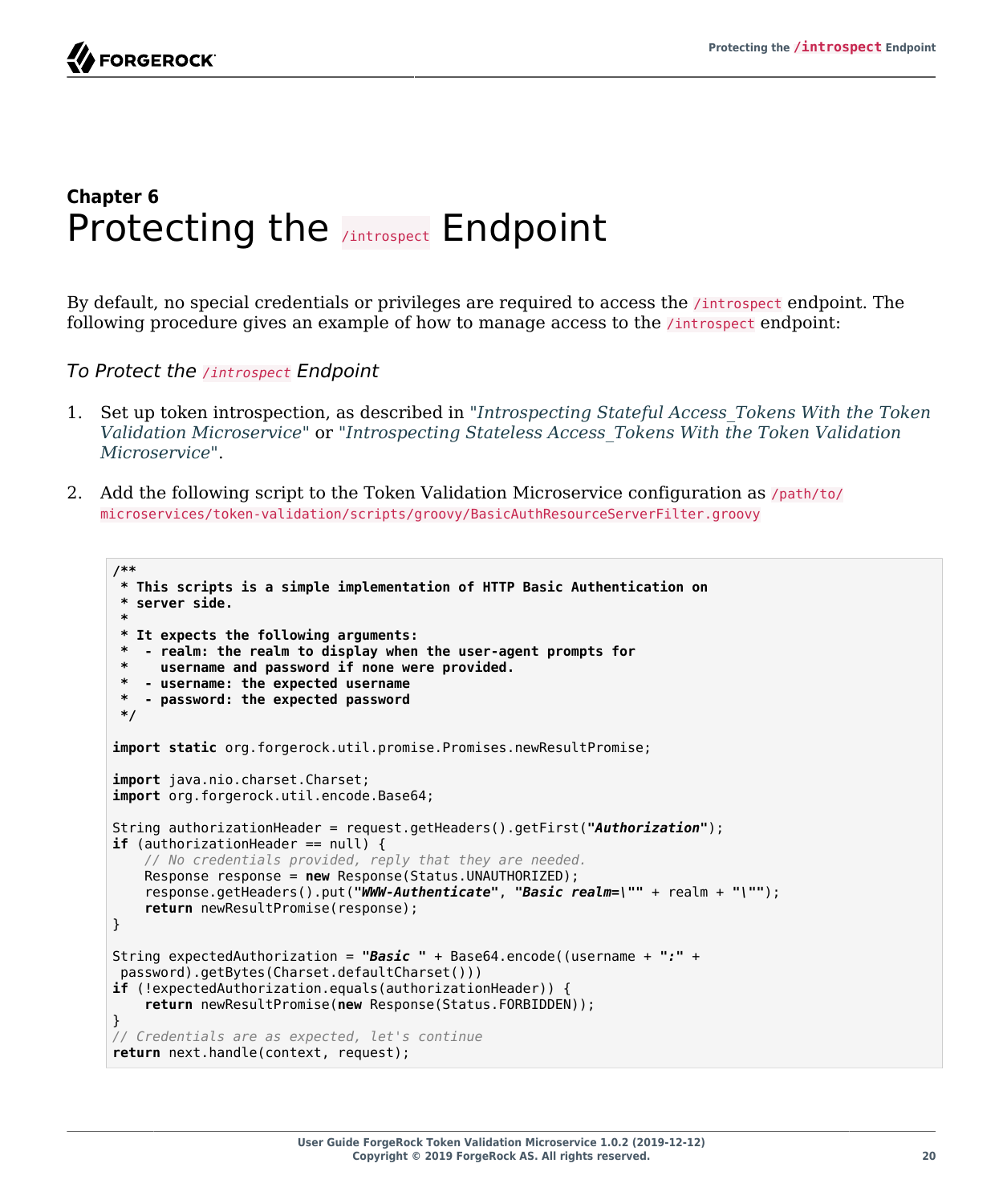

The script is a simple implementation of the HTTP Basic Authentication mechanism. For information about scripting filters and handlers, see *[Extending IG](https://backstage.forgerock.com/docs/ig/6.5/gateway-guide/#chap-extending)*, in the IG *Gateway Guide*.

3. Add the following heap object to /path/to/microservices/token-validation/config/config.json:

```
"heap": [{
   "name": "ProtectionFilter",
   "type": "ScriptableFilter",
   "config": {
     "type": "application/x-groovy",
     "file": "BasicAuthResourceServerFilter.groovy",
     "args": {
       "realm": "/",
       "username": "introspect",
       "password": "password"
     }
   }
}]
```
4. Restart the Token Validation Microservice to reload the configuration.

#### *To Test the Setup*

1. Get an access\_token from AM:

```
$ mytoken=$(curl \
   --request POST \
   --url http://openam.example.com:8088/openam/oauth2/access_token \
   --user microservice-client:password \
   --data grant_type=client_credentials \
   --data scope=client-scope --silent | jq -r .access_token)
```
2. View the access\_token:

#### \$ **echo \$mytoken**

3. Call the Token Validation Microservice to introspect the access token without using credentials, and note that access is denied:

```
$ curl -v --data "token=${mytoken}" http://mstokval.example.com:9090/introspect
...
HTTP/1.1 401 Unauthorized
...
```
4. Introspect the access token again, providing the credentials required in the ScriptableFilter, and note that the access\_token information is returned:

```
$ curl -v --data "token=${mytoken}" http://mstokval.example.com:9090/introspect --user
 introspect:password
...
HTTP/1.1 200 OK
...
```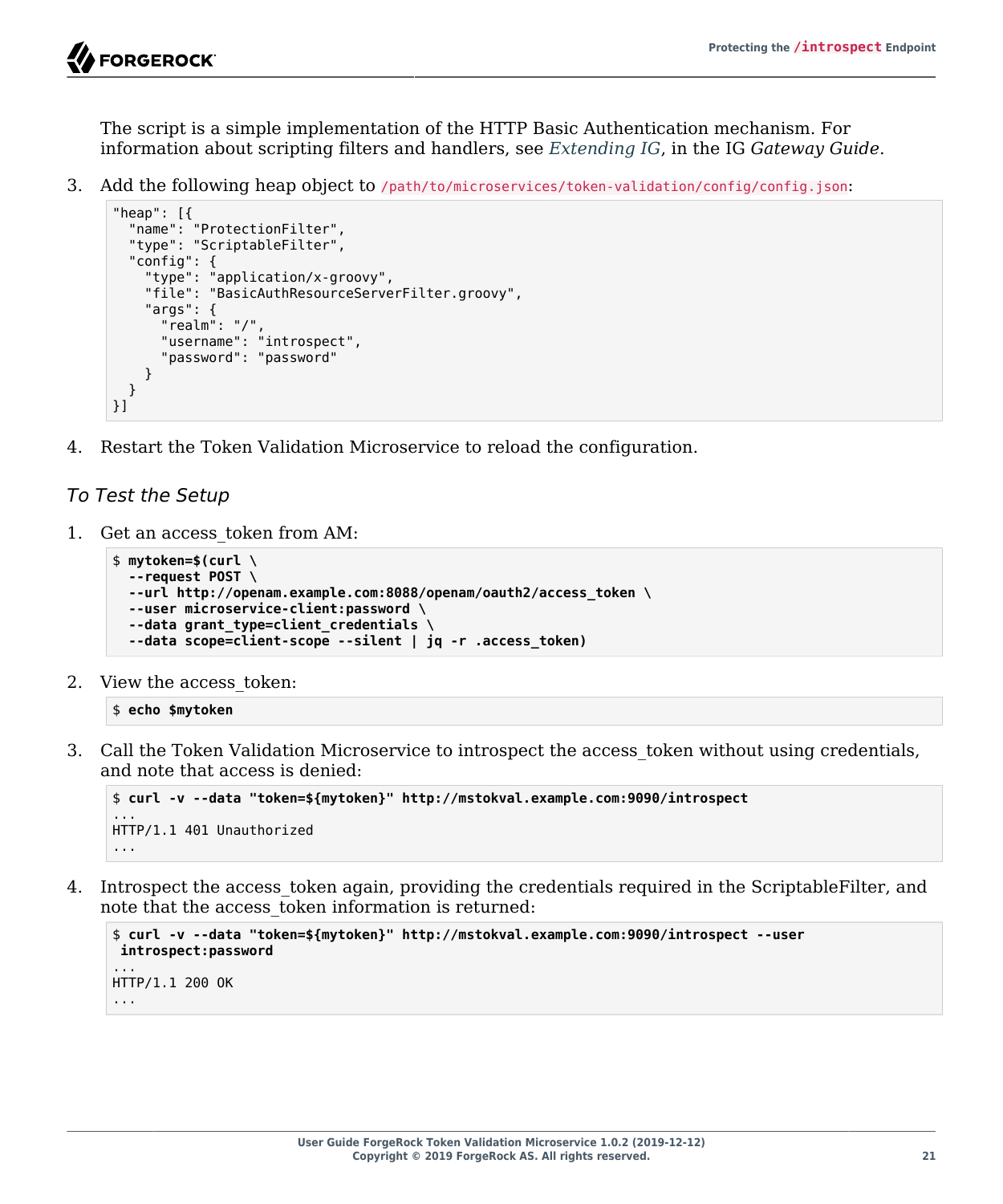### <span id="page-25-0"></span>**Chapter 7** Monitoring the Token Validation Microservice

All ForgeRock products expose monitoring endpoints where metrics are exposed. When the Token Validation Microservice is running, metrics are exposed at the Prometheus Scrape Endpoint and Common REST Monitoring Endpoint. By default, no authentication is required to access the monitoring endpoints.

The following procedures describe how to monitor the Token Validation Microservice, and protect the monitoring endpoints:

- ["To Query the Monitoring Endpoints"](#page-25-1)
- <span id="page-25-1"></span>• ["To Protect the Monitoring Endpoints"](#page-26-0)

#### *To Query the Monitoring Endpoints*

- 1. Set up the the Token Validation Microservice as described in "*[Introspecting Stateful](#page-12-0) [Access\\_Tokens With the Token Validation Microservice](#page-12-0)*" or "*[Introspecting Stateless](#page-18-0) [Access\\_Tokens With the Token Validation Microservice](#page-18-0)*".
- 2. Query the Prometheus Scrape Endpoint, and note that monitoring information is returned:

```
$ curl "http://mstokval.example.com:9090/metrics/prometheus"
# HELP tv request active Generated from Dropwizard metric import (metric=request.active, type=gauge)
# TYPE tv request active gauge
tv request active 0.0
# HELP tv_request_total Generated from Dropwizard metric import (metric=request, type=counter)
# TYPE tv request total counter
tv_request_total 1.0
...
```
3. Query the Common REST Monitoring Endpoint, and note that monitoring information is returned:

```
$ curl "http://mstokval.example.com:9090/metrics/api?
_prettyPrint=true&_sortKeys=_id&_queryFilter=true"
{
   "result" : [ {
     "_id" : "request",
     "count" : 1,
     "_type" : "counter"
 }, { }_{\lbrack ,}id" : "request.active",
     "value" : 0.0,
     "_type" : "gauge"
  },
...
```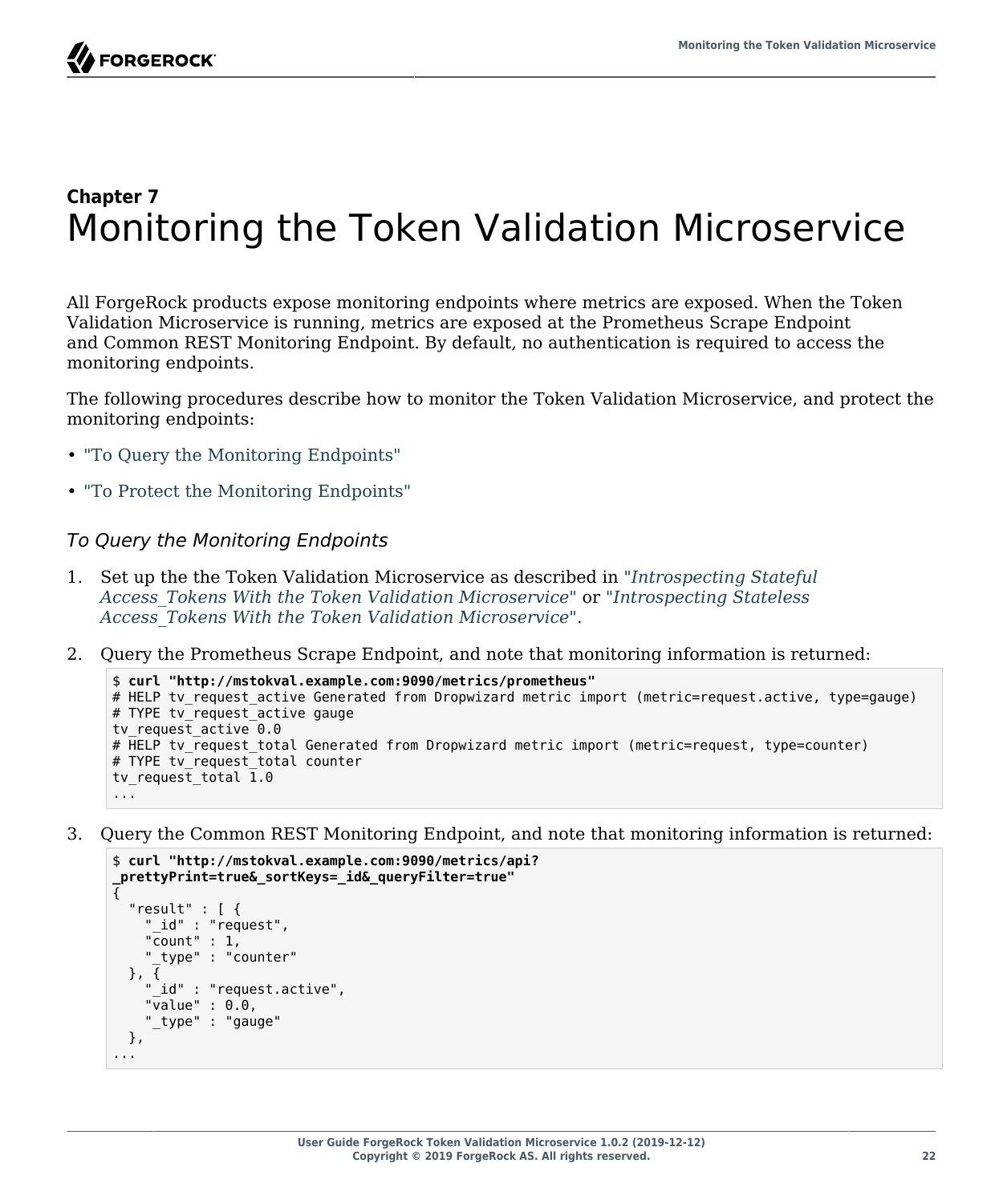**FORGEROCK** 

#### <span id="page-26-0"></span>*To Protect the Monitoring Endpoints*

1. Add the following script to the Token Validation Microservice configuration as /path/to/ microservices/token-validation/scripts/groovy/BasicAuthResourceServerFilter.groovy

```
/**
  * This scripts is a simple implementation of HTTP Basic Authentication on
  * server side.
 *
  * It expects the following arguments:
   * - realm: the realm to display when the user-agent prompts for
  * username and password if none were provided.
  * - username: the expected username
   * - password: the expected password
  */
import static org.forgerock.util.promise.Promises.newResultPromise;
import java.nio.charset.Charset;
import org.forgerock.util.encode.Base64;
String authorizationHeader = request.getHeaders().getFirst("Authorization");
if (authorizationHeader == null) {
     // No credentials provided, reply that they are needed.
     Response response = new Response(Status.UNAUTHORIZED);
     response.getHeaders().put("WWW-Authenticate", "Basic realm=\"" + realm + "\"");
     return newResultPromise(response);
}
String expectedAuthorization = "Basic " + Base64.encode((username + ":" +
 password).getBytes(Charset.defaultCharset()))
if (!expectedAuthorization.equals(authorizationHeader)) {
     return newResultPromise(new Response(Status.FORBIDDEN));
}
// Credentials are as expected, let's continue
return next.handle(context, request);
```
The script is a simple implementation of the HTTP Basic Authentication mechanism. For information about scripting filters and handlers, see *[Extending IG](https://backstage.forgerock.com/docs/ig/6.5/gateway-guide/#chap-extending)*, in the IG *Gateway Guide*.

2. Add the following heap object to /path/to/microservices/token-validation/config/config.json:

```
"heap": [{
   "name": "MetricsProtectionFilter",
   "type": "ScriptableFilter",
   "config": {
     "type": "application/x-groovy",
     "file": "BasicAuthResourceServerFilter.groovy",
     "args": {
       "realm": "/",
       "username": "metric",
       "password": "password"
     }
   }
}]
```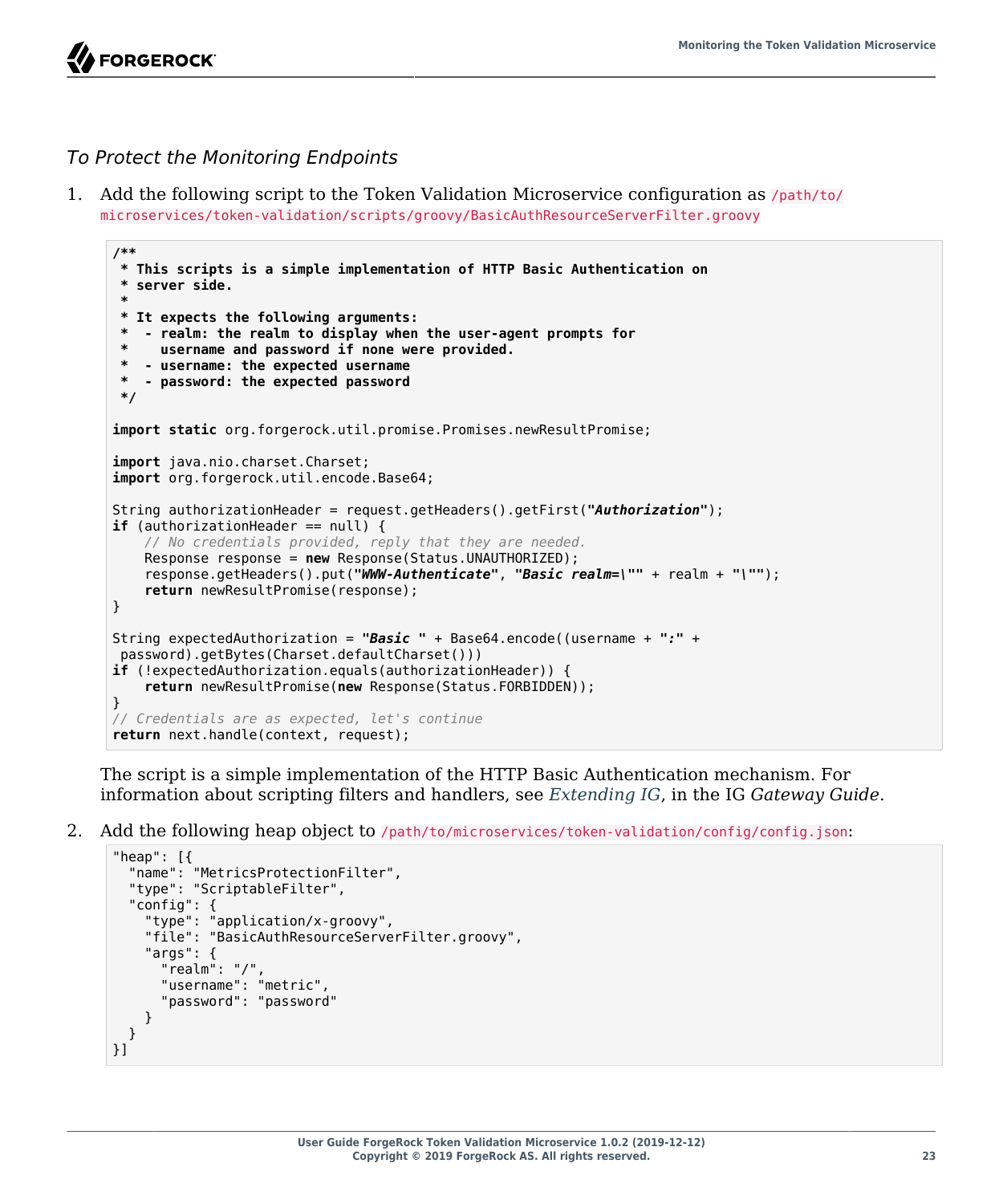

- 3. Restart the Token Validation Microservice to reload the configuration.
- 4. Query the monitoring endpoints again, as described in ["To Query the Monitoring Endpoints"](#page-25-1), and note that access is denied:

```
$ curl "http://mstokval.example.com:9090/metrics/prometheus" -v
...
HTTP/1.1 401 Unauthorized
...
$ curl "http://mstokval.example.com:9090/metrics/api?
_prettyPrint=true&_sortKeys=_id&_queryFilter=true" -v
...
HTTP/1.1 401 Unauthorized
...
```
5. Query the monitoring endpoints again, providing the credentials required in the ScriptableFilter, and note that the monitoring information is returned:

```
$ curl "http://mstokval.example.com:9090/metrics/api?
_prettyPrint=true&_sortKeys=_id&_queryFilter=true" --user metric:password
```